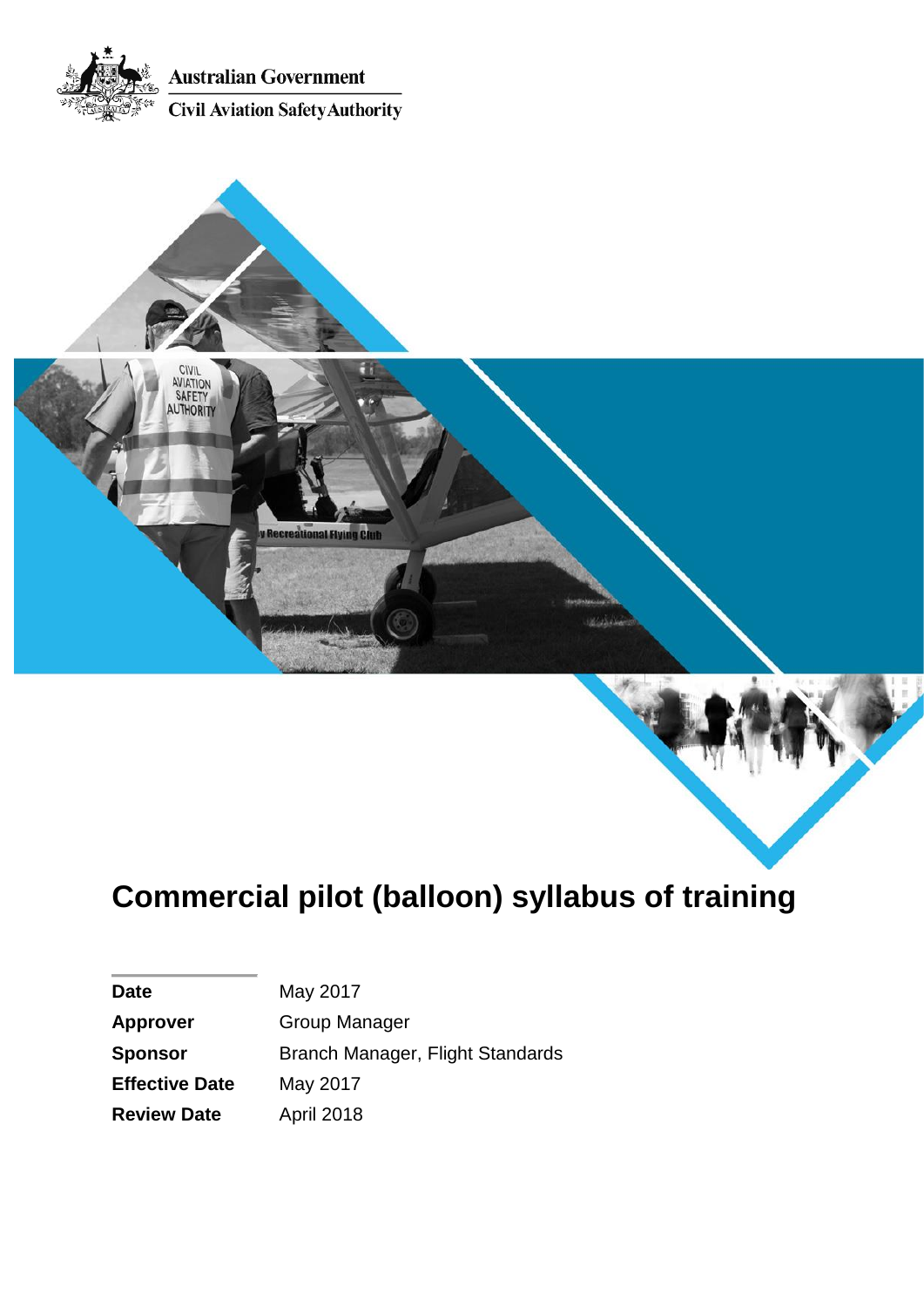### © Civil Aviation Safety Authority

All material presented in this Guidance document is provided under a Creative Commons Attribution 4.0 International licence, with the exception of the Commonwealth Coat of Arms (the terms of use for the Coat of Arms are available from the **It's an Honour** website). The details of the relevant licence conditions are available on the Creative Commons website, as is the full legal code for the CC BY 4.0 license.



**Attribution** 

Material obtained from this document is to be attributed to CASA as:

© Civil Aviation Safety Authority 2017.

This document becomes an uncontrolled document when printed. Refer to <https://www.casa.gov.au/files/cp-balloonpdf> for current version.

This document contains guidance material intended to assist CASA officers, delegates and the aviation industry in understanding the operation of the aviation legislation. However, you should not rely on this document as a legal reference. Refer to the civil aviation legislation including the Civil Aviation Act 1988 (Act), its related regulations and any other legislative instruments—to ascertain the requirements of, and the obligations imposed by or under, the law.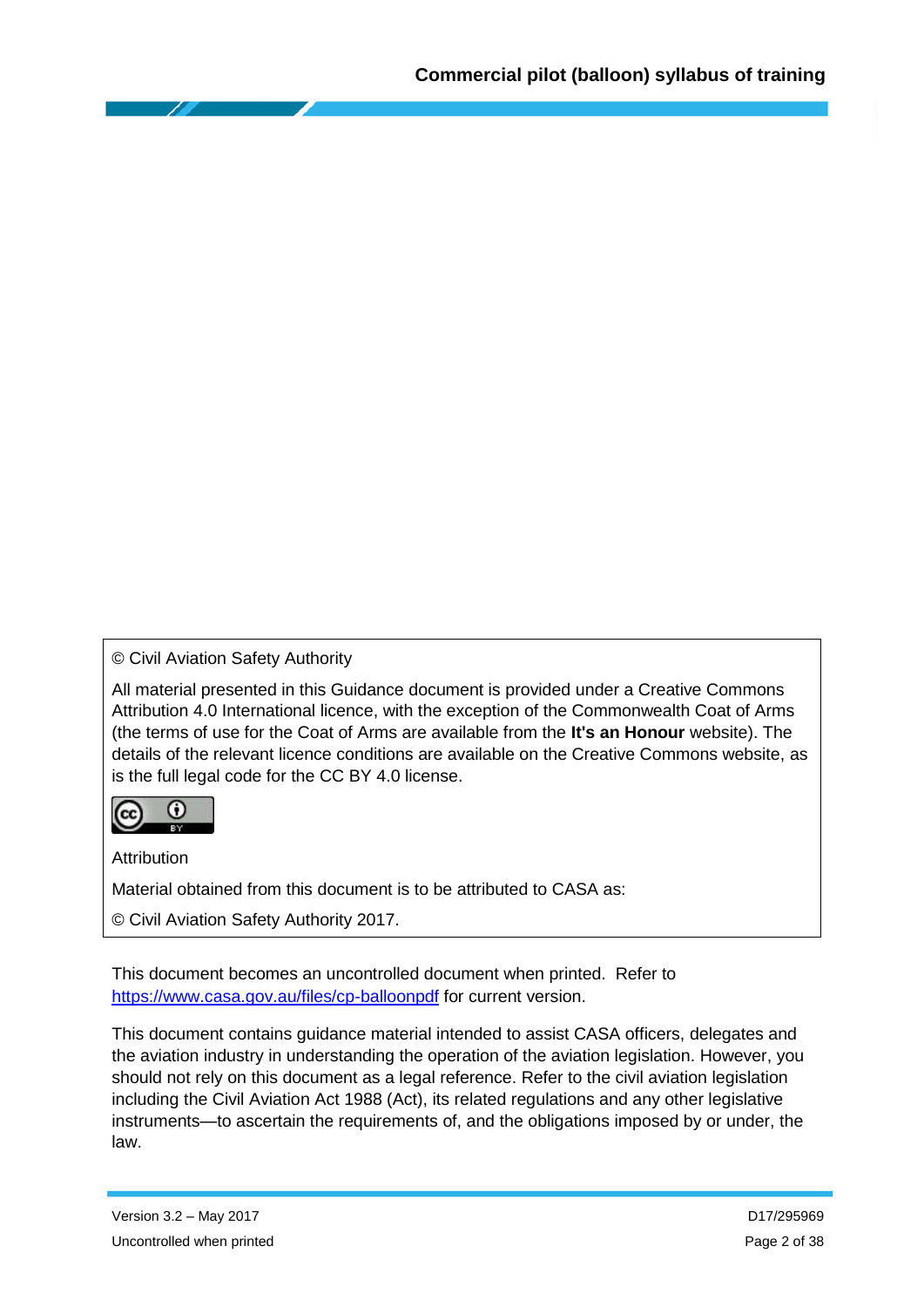a di Bar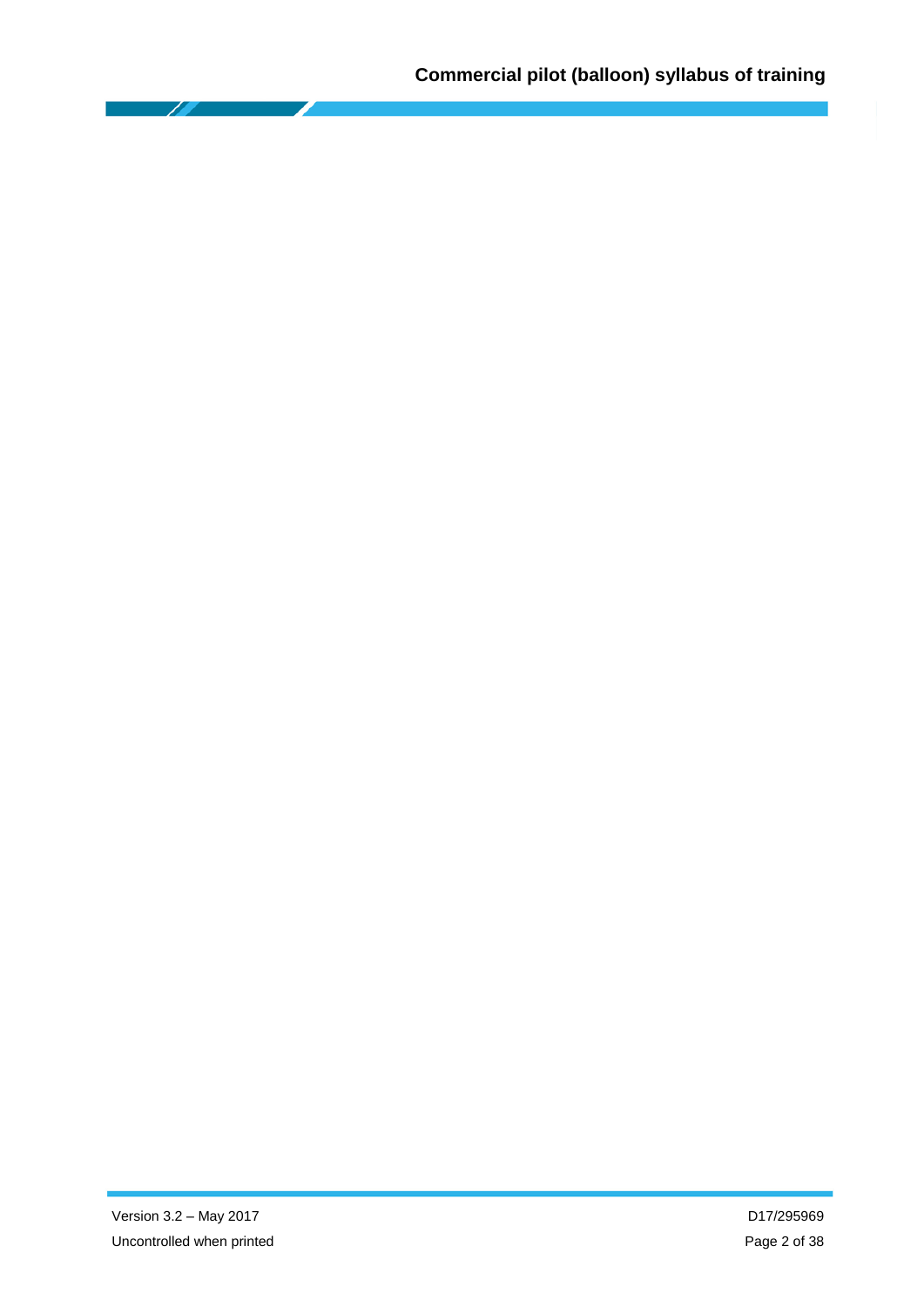# <span id="page-3-0"></span>**Table of Contents**

|                 | <b>Table of Contents</b> |                                                               | 4               |
|-----------------|--------------------------|---------------------------------------------------------------|-----------------|
| Glossary        |                          |                                                               | 6               |
|                 |                          | <b>Acronyms and abbreviations</b>                             | 6               |
|                 | <b>Revision History</b>  |                                                               | $\overline{7}$  |
| <b>Foreword</b> |                          |                                                               | 8               |
| 1.              | Overview                 |                                                               | 9               |
|                 | 1.1                      | Introduction                                                  | 9               |
|                 | 1.1.1                    | Aeronautical experience requirements                          | 9               |
|                 | 1.2                      | Flying training                                               | 10              |
|                 | 1.3                      | Aeronautical knowledge training                               | 10              |
| 2.              |                          | Flying training                                               | 11              |
|                 | 2.1                      | Introduction                                                  | 11              |
|                 |                          | 2.2 Performance standards and flight tests                    | 11              |
|                 | 2.2.1                    | Practical flight training                                     | 11              |
|                 |                          | 2.2.2 Associated training and aeronautical knowledge training | 12 <sub>2</sub> |
|                 | 2.2.3                    | <b>Flight tests</b>                                           | 12              |
|                 | 2.3                      | Flying training syllabus                                      | 12              |
|                 |                          | 2.3.1 Associated training syllabus                            | 15              |
|                 |                          | 2.3.2 Flight tests                                            | 15              |
| 3.              |                          | Aeronautical knowledge training                               | 17              |
|                 | 3.1                      | <b>Examination requirements</b>                               | 17              |
|                 | 3.1.1                    | Introduction                                                  | 17              |
|                 | 3.2                      | Balloon general knowledge - oral exam                         | 17              |
|                 |                          | 3.2.1 Propane                                                 | 17              |
|                 |                          | 3.2.2 Balloon performance and operations                      | 18              |
|                 |                          | 3.2.3 Parts of a hot air balloon                              | 18              |
|                 |                          | 3.2.4 Refuelling safety                                       | 18              |
|                 | 3.2.5                    | Flight manual                                                 | 18              |
|                 |                          | 3.2.6 Burner and deflation systems                            | 18              |
|                 | 3.3 <sub>2</sub>         | Flight rules and air law - written exam CLWB                  | 19              |
|                 | 3.3.1                    | Documentation                                                 | 19              |
|                 | 3.3.2                    | Pilot licences and ratings, privileges and limitations        | 19              |
|                 | 3.3.3                    | Flight rules and conditions of flight                         | 20              |
|                 | 3.3.4                    | Air service operations                                        | 20              |
|                 | 3.3.5                    | Aerodromes                                                    | 21              |
|                 | 3.3.6                    | Airspace and air traffic services                             | 22              |
|                 | 3.3.7                    | Emergencies, accidents, incidents                             | 23              |
|                 | 3.3.8                    | Radio                                                         | 23              |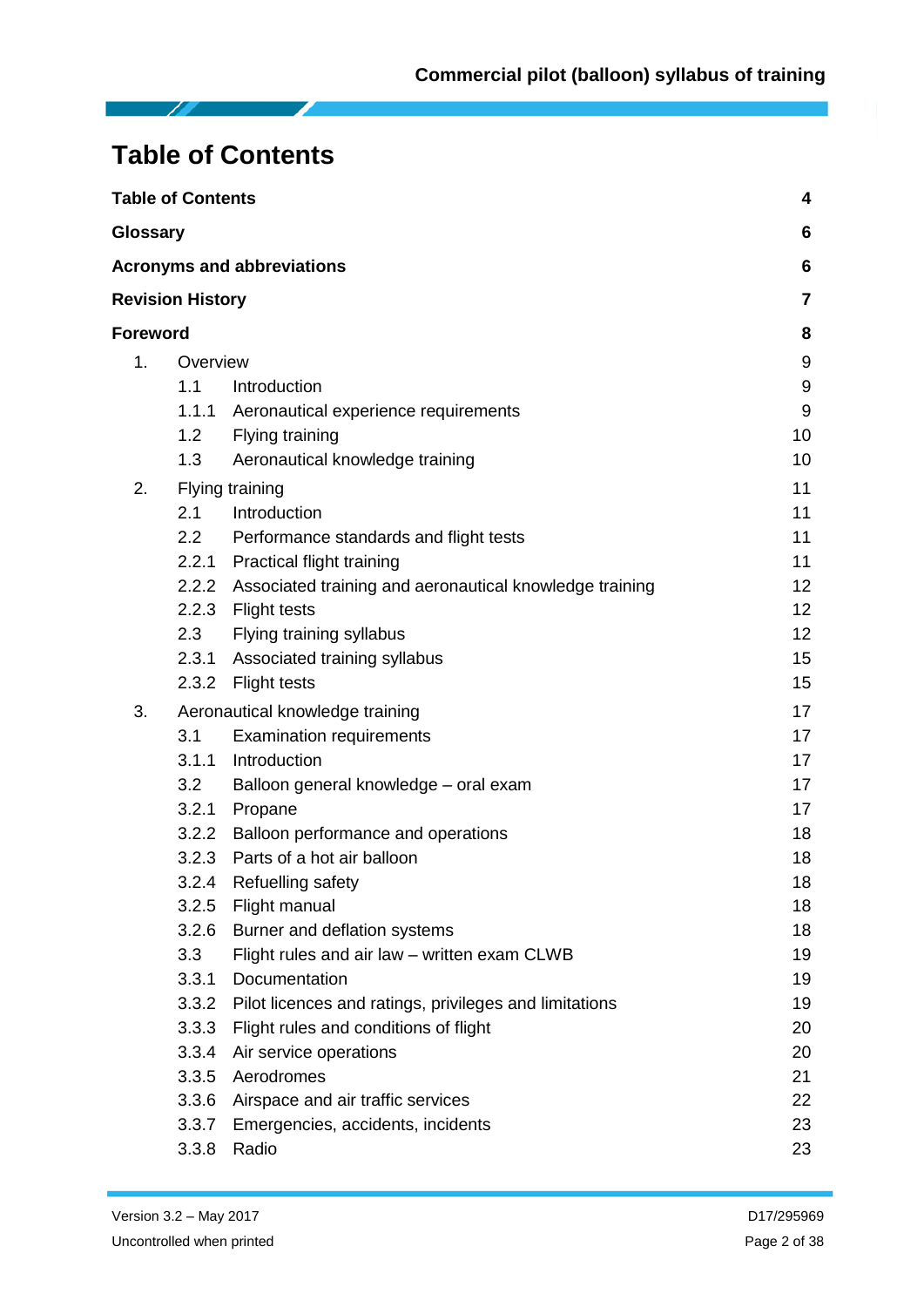|       | 3.3.9 Voice technique                        | 23 |
|-------|----------------------------------------------|----|
|       | 3.3.10 Transponders                          | 24 |
| 3.4   | Reserved                                     | 25 |
| 3.5   | Operations -written exam COPB                | 25 |
|       | 3.5.1 Fundamentals                           | 25 |
|       | 3.5.2 Charts and publications                | 25 |
|       | 3.5.3 Use of maps and charts                 | 26 |
|       | 3.5.4 Altimetry                              | 26 |
| 3.5.5 | <b>Navigation instruments</b>                | 27 |
|       | 3.5.6 Pre-flight planning                    | 27 |
|       | 3.5.7 In flight navigation                   | 28 |
|       | 3.5.8 Fundamentals                           | 28 |
|       | 3.5.9 Operating requirements                 | 28 |
|       | 3.5.10 Pressure height and density height    | 29 |
|       | 3.5.11 Balloon performance                   | 29 |
|       | 3.5.12 Properties of propane                 | 29 |
|       | 3.5.13 Burner and deflation systems          | 30 |
|       | 3.5.14 Flight preparation and planning       | 30 |
|       | 3.5.15 Aviation weather services             | 30 |
|       | 3.5.16 Aviation meteorology                  | 31 |
| 3.6   | Human performance and limitations            | 32 |
|       | 3.6.1 Health and Fitness                     | 32 |
|       | 3.6.2 Basic health                           | 34 |
|       | 3.6.3 Reserved                               | 35 |
|       | 3.6.4 The atmosphere and associated problems | 35 |
| 3.6.5 | Hypoxia                                      | 35 |
| 3.6.6 | Human factors considerations                 | 35 |
| 3.6.7 | Principles of first aid and survival         | 36 |
| 3.7   | Recommended pre-study                        | 37 |
| 3.7.1 | Background                                   | 37 |
| 3.7.2 | Study Material for CP(B)L                    | 37 |

a di Bar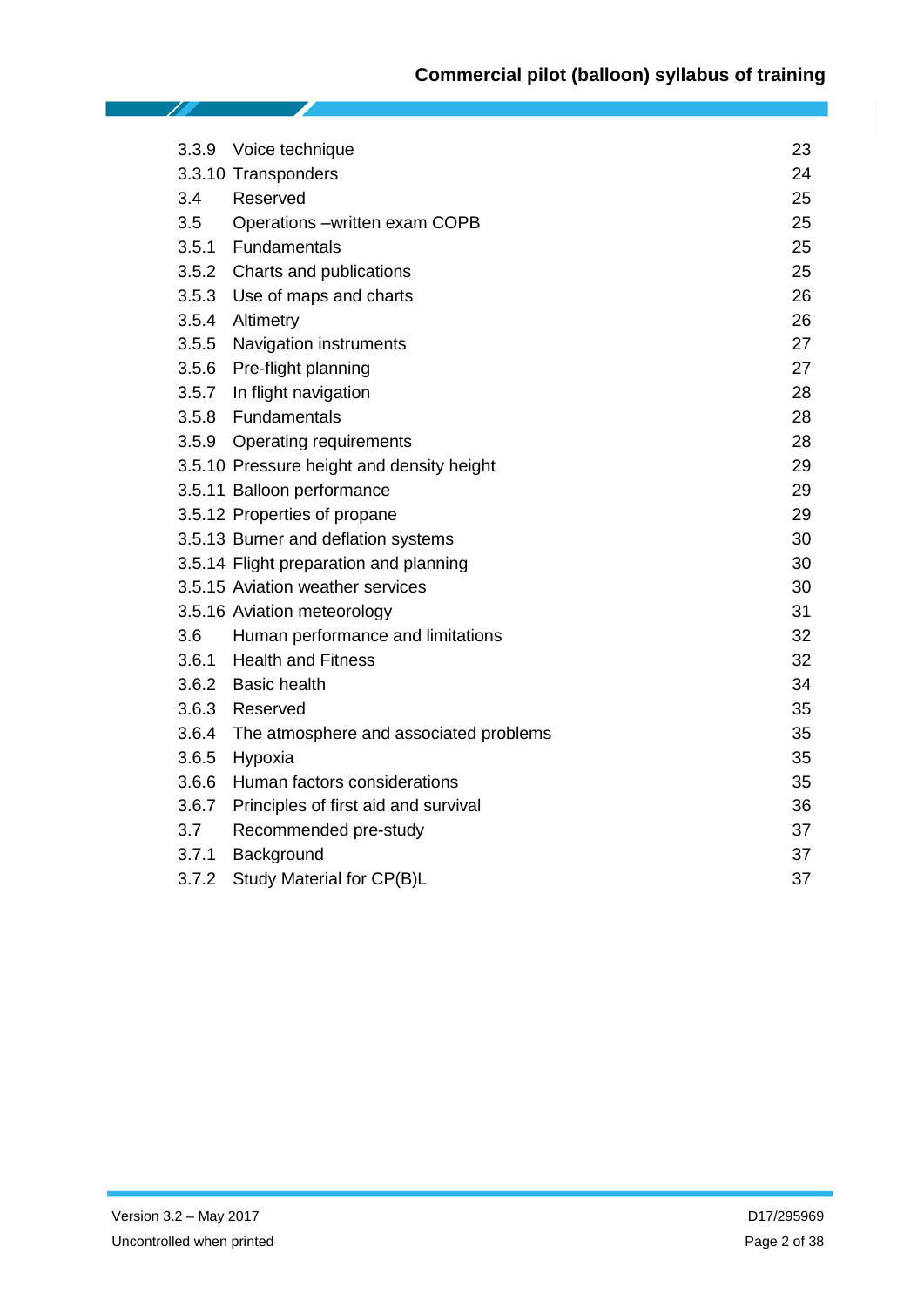# <span id="page-5-0"></span>**Glossary**

# <span id="page-5-1"></span>**Acronyms and abbreviations**

| <b>Acronym / abbreviation</b> | <b>Description</b>                             |
|-------------------------------|------------------------------------------------|
| <b>ABF</b>                    | <b>Australian Balloon Federation</b>           |
| <b>AC</b>                     | <b>Advisory Circular</b>                       |
| <b>AD</b>                     | <b>Airworthiness Directive</b>                 |
| <b>AIP</b>                    | <b>Aeronautical Information Publication</b>    |
| <b>AOC</b>                    | <b>Air Operator's Certificate</b>              |
| <b>ATO</b>                    | <b>Authorised Testing Officer</b>              |
| <b>CAAP</b>                   | <b>Civil Aviation Advisory Publication</b>     |
| CAO                           | <b>Civil Aviation Order</b>                    |
| <b>CAR</b>                    | <b>Civil Aviation Regulation (1988)</b>        |
| CASA                          | Civil Aviation Safety Authority                |
| <b>CASR</b>                   | <b>Civil Aviation Safety Regulation (1998)</b> |
| <b>COA</b>                    | <b>Certificate of Approval</b>                 |
| <b>ERSA</b>                   | En route supplement Australia                  |
| <b>NOTAM</b>                  | <b>Notice to Airmen</b>                        |
| <b>PPC</b>                    | <b>Private Pilot Certificate</b>               |
| <b>VFR</b>                    | <b>Visual Flight Rules</b>                     |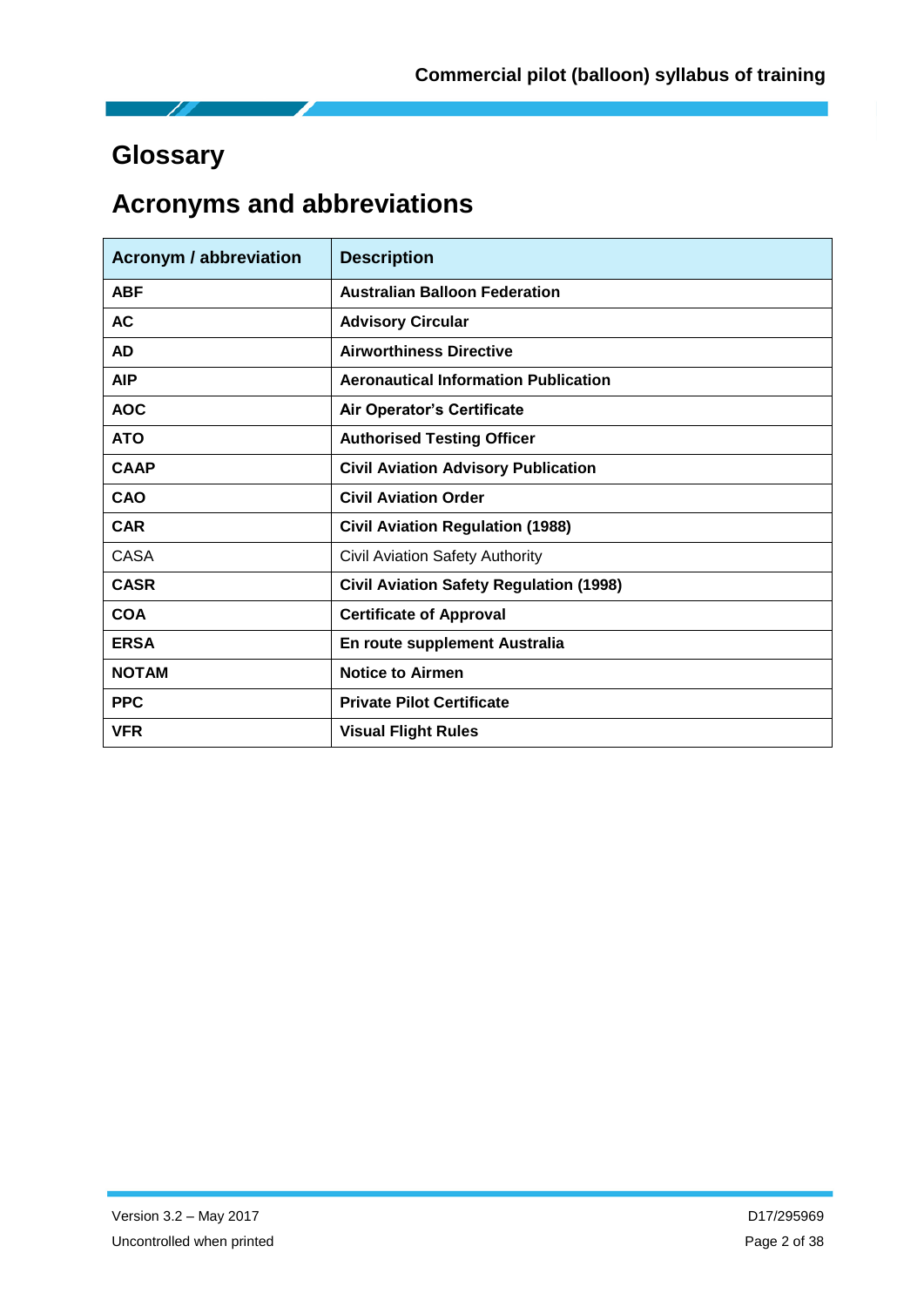# <span id="page-6-0"></span>**Revision History**

Amendments/revisions of this syllabus are recorded below in order of most recent first.

| <b>Version No.</b><br><b>Date</b> |           | <b>Parts/Sections</b> |  |
|-----------------------------------|-----------|-----------------------|--|
| 3.2                               | May 2017  | Part 1,2 and 3        |  |
| 3.1                               | June 2003 |                       |  |
| 3.0                               | 1991      |                       |  |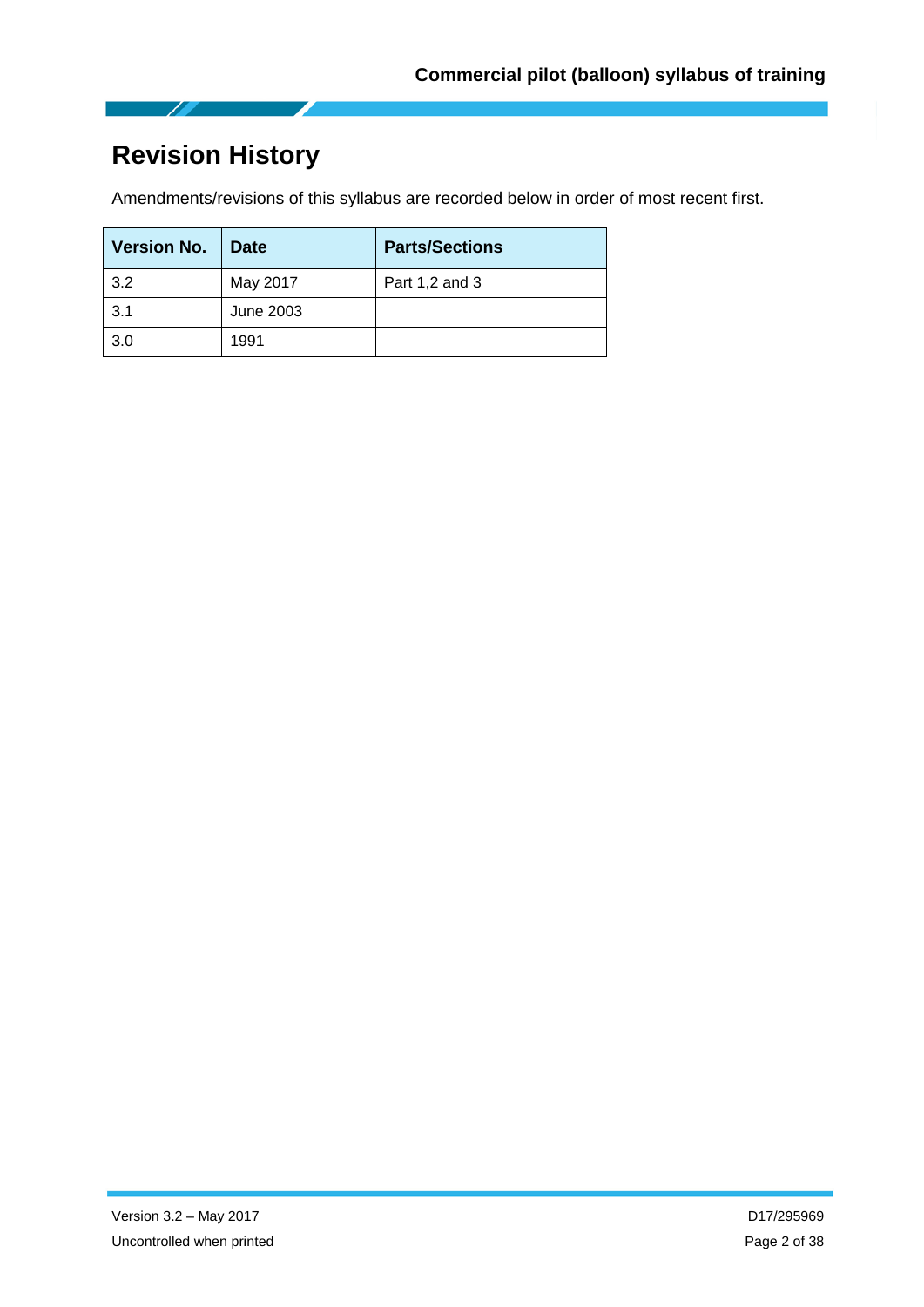# <span id="page-7-0"></span>**Foreword**

The Commercial pilot (balloon) syllabus of training was first published in 1991.

This version of the syllabus incorporates and amends the 2003 version of the syllabus only to the extent of updating references and links, adding some exam topics and making a minor reorganisation of the order of topics.

The main purpose of the syllabus is to provide information and guidance around the flying and ground training objectives and standards. Brief details about the administration of balloon licensing, the aeronautical experience and examination requirements are included.

The syllabus should be used in conjunction with the Civil Aviation Safety Regulations (1998), Civil Aviation Regulations (1988), Civil Aviation Orders, and relevant Civil Aviation Advisory Publications, Advisory Circulars and Airservices Australia publications.

Copies of the syllabus are available from the CASA website [https://www.casa.gov.au/files/cp](https://www.casa.gov.au/files/cp-balloonpdf)[balloonpdf](https://www.casa.gov.au/files/cp-balloonpdf)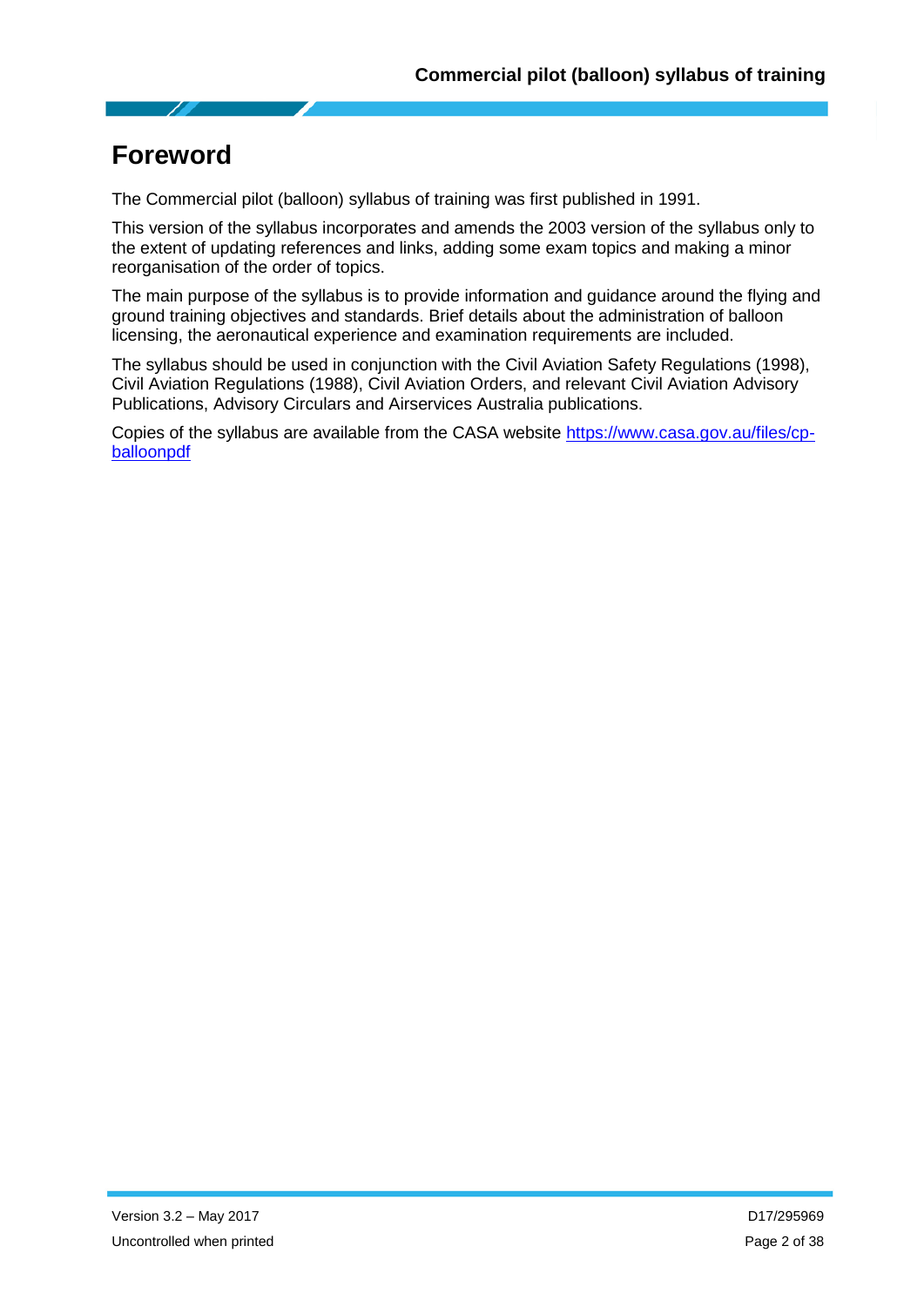# <span id="page-8-0"></span>**1. Overview**

# <span id="page-8-1"></span>**1.1 Introduction**

This syllabus details the flying and ground training requirements for the commercial pilot (balloon) licence [CP(B)L].

While the syllabus is generally similar to the Australian Ballooning Federation Inc. (ABF) syllabus for the private pilot certificate (balloons) (PPC), a higher standard of both knowledge and skill is required. This will be assured by:

- Greater aeronautical experience requirements
- Broader knowledge requirements
- Higher skill standards
- Supervision and the structure of the training

#### <span id="page-8-2"></span>**1.1.1 Aeronautical experience requirements**

Aeronautical experience requirements, as stipulated in Civil Aviation Regulations, should be viewed as the minimum requirements. Experience has shown that factors, such as ability and continuity of training, lead to marked differences in the flight time needed for individuals to reach the standard required. In particular the accumulation of only the minimum experience will not necessarily guarantee attainment of the required standard. In some cases candidates will require hours in excess of the stated minimum.

An applicant for a commercial pilot (balloon) licence shall:

- Meet the medical requirements specified in CAR 5.04, be aged 18 years or over, hold a current PPC issued by the Australian Ballooning Federation, and have held a PPC or a recognised overseas private licence for at least a year (CAR 5.138)
- **Note:** A PPC (balloons) is only valid whilst the holder remains a member of the Australian Ballooning Federation Inc.
	- Meet the aeronautical experience requirements specified in CAR 5.145
	- Complete the aeronautical knowledge training specified in Chapter 3 Aeronautical Knowledge Training of this syllabus and pass the written examination
	- Complete the flight training specified in CAR 5.146 and the syllabus in Chapter 2 Flying Training of this document and pass the flight test specified in the CASA form 192 Commercial Pilot (Balloon) Licence Application: <https://www.casa.gov.au/files/form192pdf>
- **Note:** An applicant for a class endorsement must pass a flight test in a balloon of the applicable class prior to having that class endorsed on their licence. Only a class 1 or class 3 (gas balloon) endorsement may be issued to a pilot who does not have previous experience in charter operations.

#### **Theory examination results**

Under the PEXO system the supervising officer will provide the candidate with the pass or fail exam result and KDR immediately on completing the exam.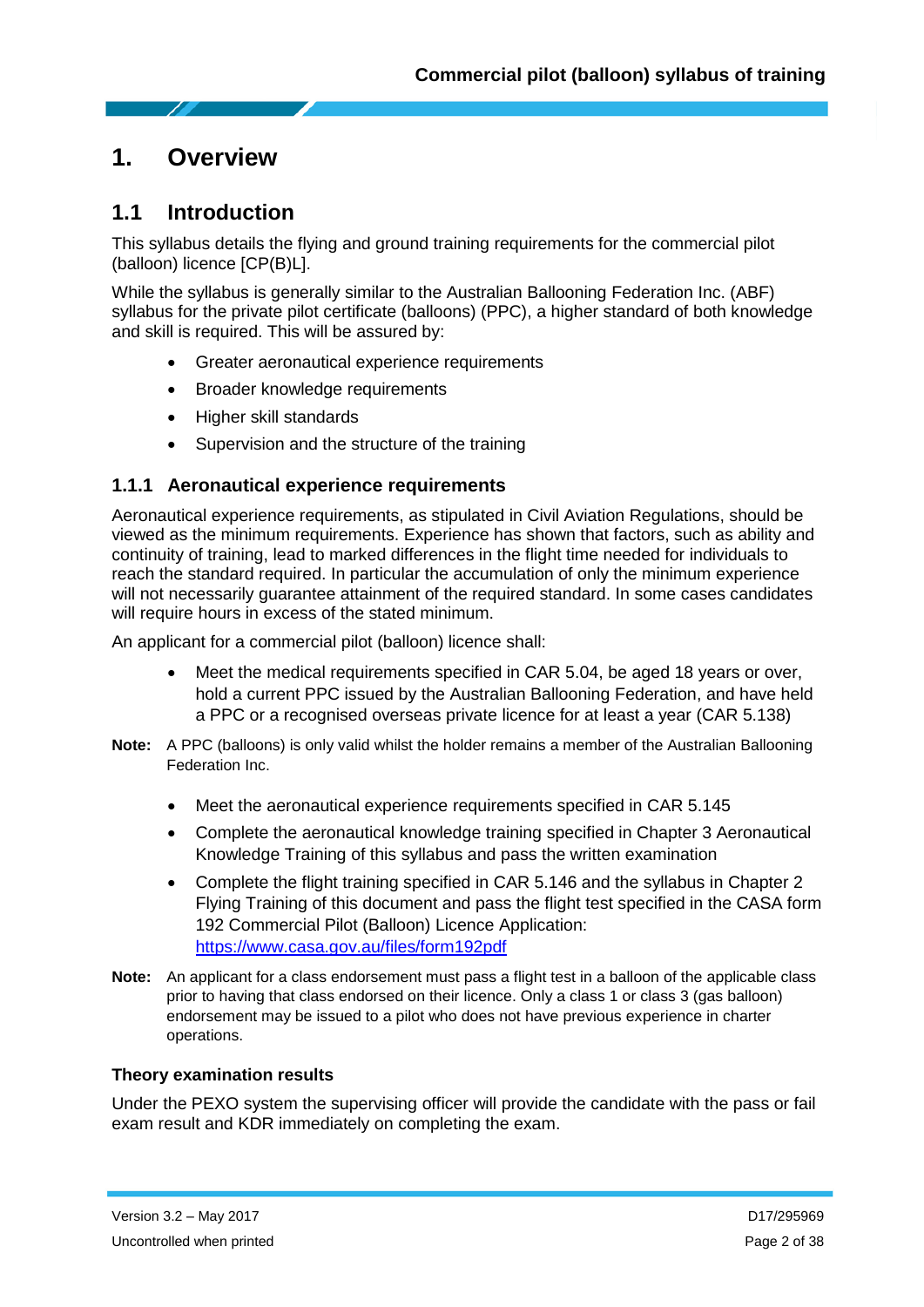#### **Flight test forms**

A flight test form (Form 192) for the CP(B)L is to be found on CASA's website. A flight test form must be completed for every flight test regardless of whether the candidate fails or passes the test. All items to be tested in a given flight test are listed on the form so that both the candidate and the testing officer are aware of the sequences to be covered. A copy of the completed form is to be filed on the student's flying training records.

#### **Assessment and recommendation for flight test**

A training assessment should be carried out at the commencement of CP(B)L training. As a result, the instructor is to recommend, as appropriate, a tailored course of training designed to prepare the candidate for the flight test.

Prior to undertaking a CP(B)L flight test, a candidate must undertake an assessment flight with a flight instructor.

#### **Flight test officer responsibilities**

Prior to administering a pilot licence flight test, an authorised testing officer (ATO) must ensure that the candidate has satisfied all of the prerequisites as outlined in the CARs/CAOs. The flight test officer is to check the candidate's log book to ensure that the candidate has the required 75 hours in command and completed the required training.

# <span id="page-9-0"></span>**1.2 Flying training**

The flying training syllabus is in Chapter 2 - *Flying Training* of this document. It has been structured so as to:

- List mandatory flight sequences
- Provide guidance on the skill standard to be attained for each flight sequence

Flying training for a licence must be conducted by a flight instructor who is employed by, or working under the supervision of, a balloon flying training school authorised by an Air Operator's Certificate which includes balloon flying training.

The syllabus assumes that CP(B)L training will be conducted in class 1 balloons. Candidates who hold an overseas licence with privileges equivalent to the CP(B)L are not required to undergo the full course of flying training, but may be assessed during an assessment flight(s ) before seeking a flight test.

# <span id="page-9-1"></span>**1.3 Aeronautical knowledge training**

The aeronautical knowledge syllabus is in Chapter 3 – *Aeronautical Knowledge Training* of this document. It has been structured to:

- Integrate theoretical knowledge and flight training by identifying the knowledge areas appropriate to training
- Specify the knowledge standard required for each syllabus objective

In undertaking study in accordance with the aeronautical knowledge syllabus, a student may:

- Proceed independently using a self-study course
- Complete the training at a balloon flying training school which offers both flight and theory training to the level required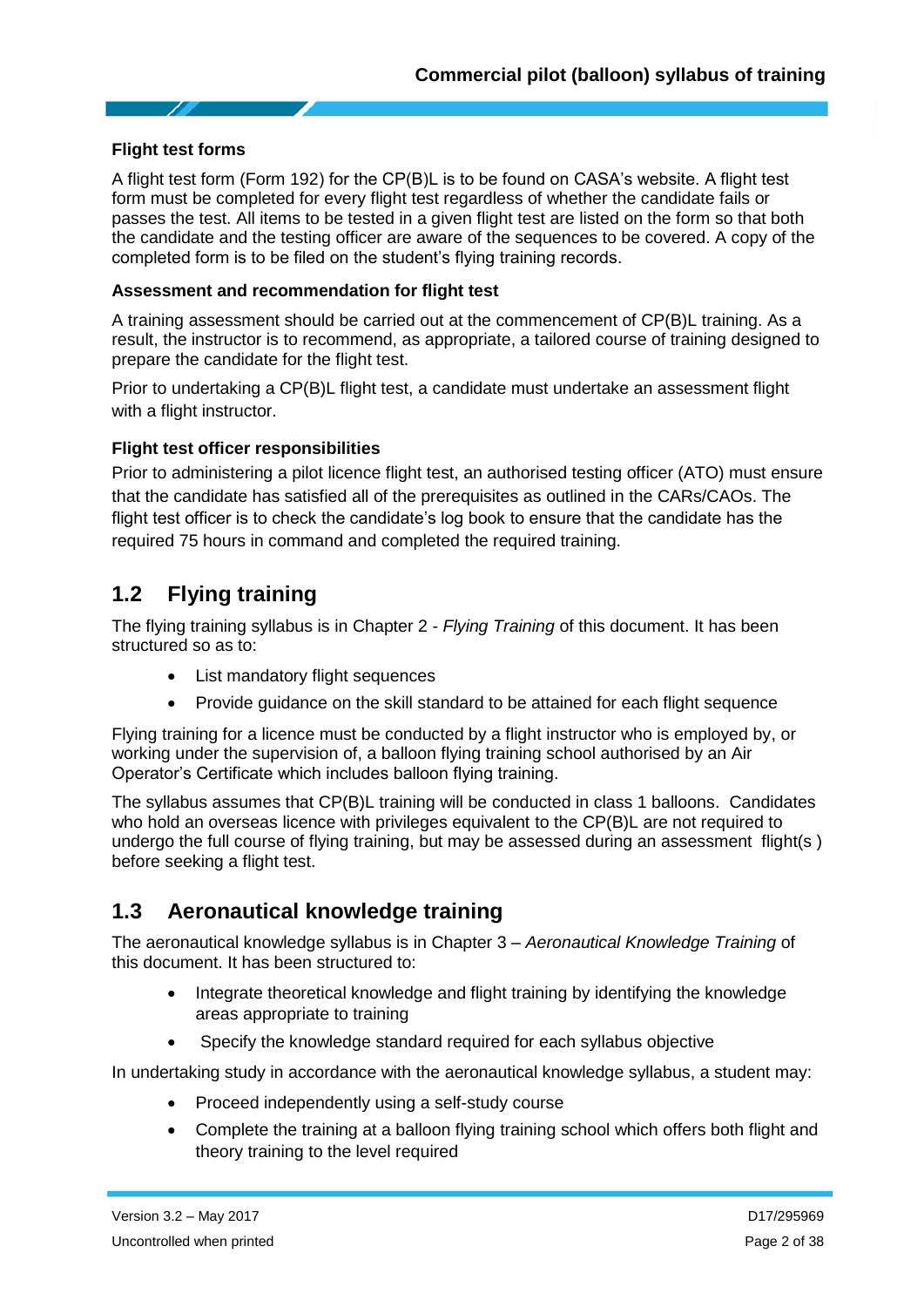# <span id="page-10-0"></span>**2. Flying training**

# <span id="page-10-1"></span>**2.1 Introduction**

Flying training has been divided into the following:

- Performance standards and flight tests
- Flying training syllabus
- Associated training syllabus
- Flight test forms.

As an adjunct to the overall flying training syllabus, training will include areas which are not specifically related to the manipulative tasks associated with flying but which nonetheless impinge upon flying operations as a whole. This is known as associated training and addresses aspects such as airmanship, authorisations, and documents.

Performance standards have been defined to assist instructional staff to train and test students to standards appropriate to the CP(B)L. Each sequence in the syllabus has been assigned a performance standard as a guide to the skill and knowledge level that a student should achieve in a given sequence before being allowed to progress to the flight test.

# <span id="page-10-2"></span>**2.2 Performance standards and flight tests**

**Note:** For CP(B)L standard is 1 throughout the syllabus.

## <span id="page-10-3"></span>**2.2.1 Practical flight training**

For the practical flying phases the following standards apply:

| <b>Standard</b> | <b>Description</b>                                                                                                                                                         |
|-----------------|----------------------------------------------------------------------------------------------------------------------------------------------------------------------------|
|                 | Has consistently demonstrated a high level of proficiency in conducting the exercise<br>including when under work load pressure                                            |
|                 | Has consistently demonstrated proficiency in conducting the exercise. Is deemed fit to<br>operate without supervision                                                      |
| 3               | Has been trained in the exercise and demonstrated the ability to safely perform the<br>exercise under conditions specified by the flight instructor supervising the flight |
| 4               | Has had some training in the exercise but lacks sufficient skill or understanding of the<br>techniques involved for solo operations                                        |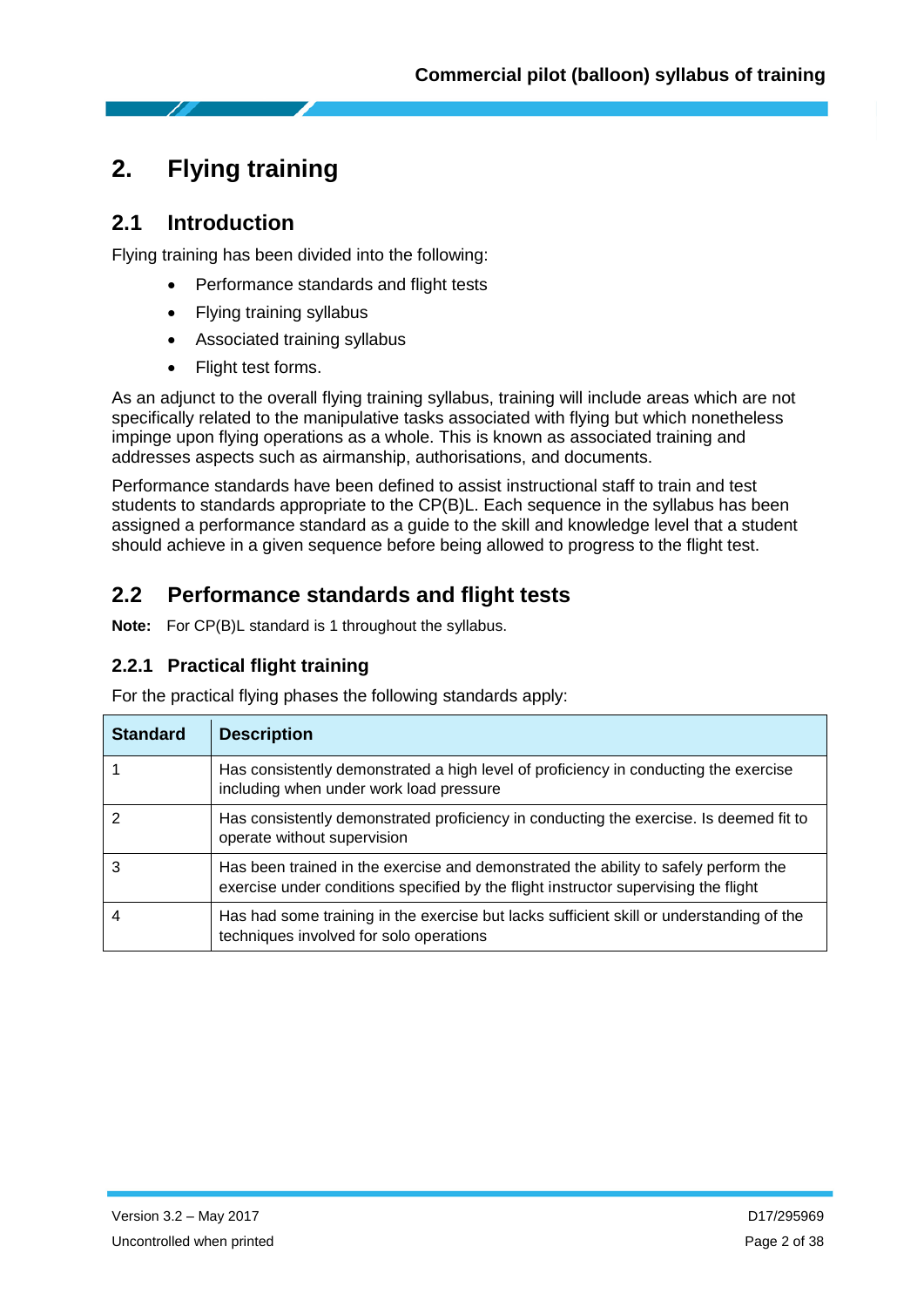## <span id="page-11-0"></span>**2.2.2 Associated training and aeronautical knowledge training**

For non-flying training, that is associated training and aeronautical knowledge training, the following performance standards apply:

| <b>Standard</b> | Level      | <b>Description</b>                                                                                            |
|-----------------|------------|---------------------------------------------------------------------------------------------------------------|
| A               | Essential  | Must be known completely—relates directly to the safety of the<br>balloon and occupants.                      |
| В               | Important  | Must be known in considerable depth—relates to the efficient<br>and practical operation of a hot air balloon. |
|                 | Additional | Should be known in considerable depth.                                                                        |

## <span id="page-11-1"></span>**2.2.3 Flight tests**

The flight test shall be conducted by a CASA examiner or by an approved test officer in accordance with the flight test report Form 192 Commercial Pilot (Balloon) Licence Application and will comprise:

- A balloon flight
- An oral examination of the objectives listed in Chapter 3 Section 3.2 *Balloon General Knowledge*

During the flight test, the applicant for a CP(B)L shall:

- Demonstrate competency to act as a pilot-in-command of balloon in passenger charter operations both inside and outside controlled airspace. Flight in controlled airspace may be simulated
- Pass the oral examination on the subjects specified in Chapter 3 Section 3.2

# <span id="page-11-2"></span>**2.3 Flying training syllabus**

### **On the ground**

Conduct a base pre-departure check covering the following:

- Fuel in the inflator fan
- Fuel in the retrieve vehicle
- Secure attachment of any trailer
- Required LPG cylinders are full
- All radios are charged
- Retrieve vehicle radio is checked
- Required maps and charts are available
- Compass, and gps (if used)
- Alternative ignition source is available and serviceable
- First aid kit is installed
- Fire extinguisher/s are available and serviceable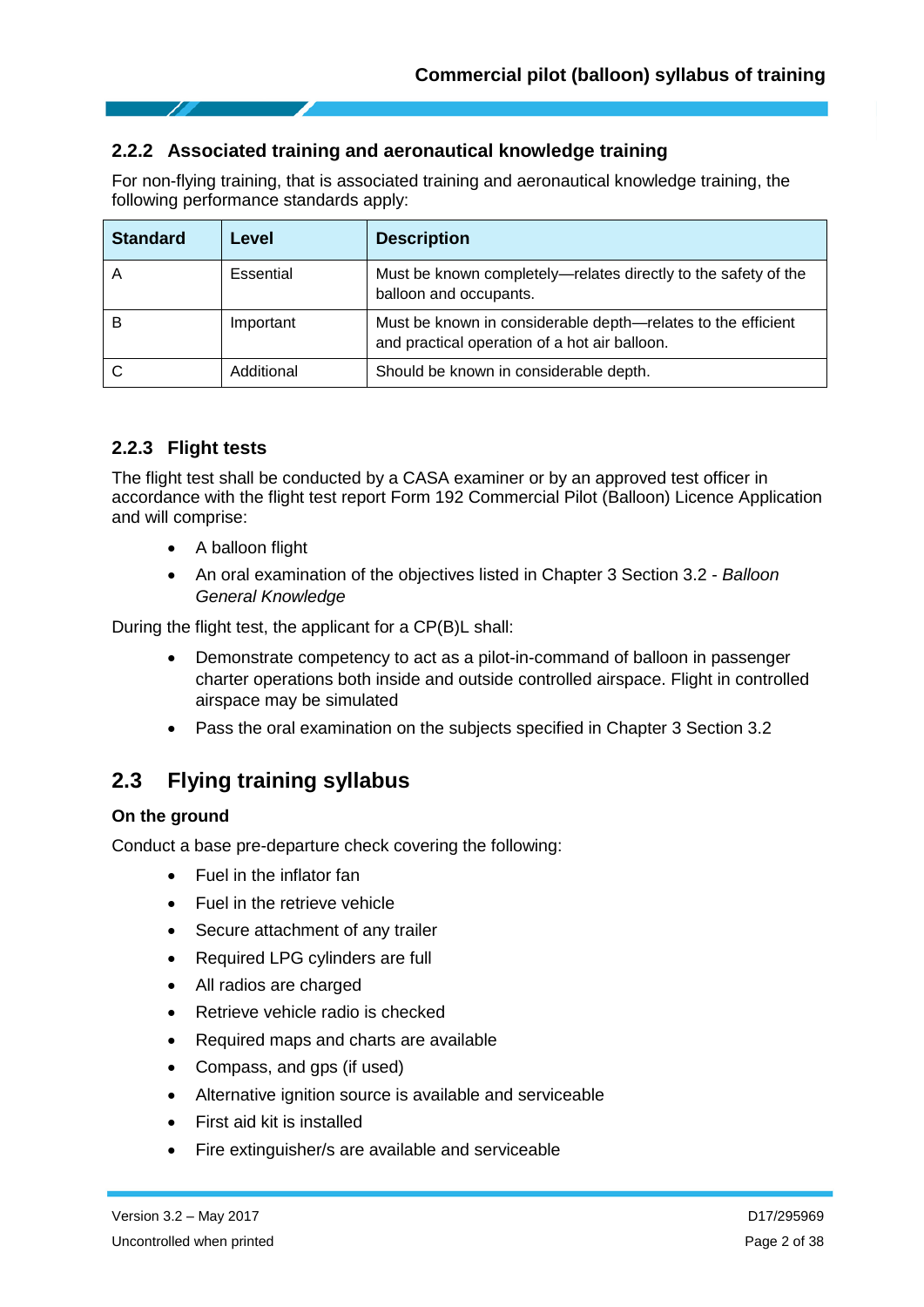- Launch tie off and quick release are serviceable
- Load calculations using the load system as specified in the flight manual or operations manual are completed
- Loading and passenger documentation is prepared
- Altimeter/variometer instrument batteries are checked
- Ensure the balloon is airworthy by reference to the aircraft logbook
- Balloon gas and pibals are available

State the factors to be considered in the selection of a safe launch site. These shall include:

- Vehicular access
- Surface and size of area
- Shelter from wind (if available)
- Hazards to inflation, launch and climb out
- Proximity to designated airspace (for example, restricted or controlled areas)
- Compliance with the ABF landowner relations code of conduct

Demonstrate competence in:

- Unloading equipment from the vehicle and trailer
- Balloon layout—consideration of wind direction and strength, hazards and risks
- Rigging the balloon and burner testing
- Assigning crew duties, crew briefing and supervision
- Inflating:
	- cold air—with the inflator fan
	- hot air—use of burner
- Safety precautions for cold air and hot air inflating
- Conducting pre-flight inspections
- Passenger briefing
- Pre–take off checks

#### **Tethered Operations**

This activity may be demonstrated prior to the flight test.

Demonstrate competence in conducting tethered balloon operations including:

- Tying of knots, layout of tether ropes
- Correct attachment to the balloon
- Crowd control and safe exchange of passengers and fuel tanks
- Recognition and understanding of potential hazards

State the effect on a balloon and its tether system of:

- Wind gusts and turbulence
- Changes in ballast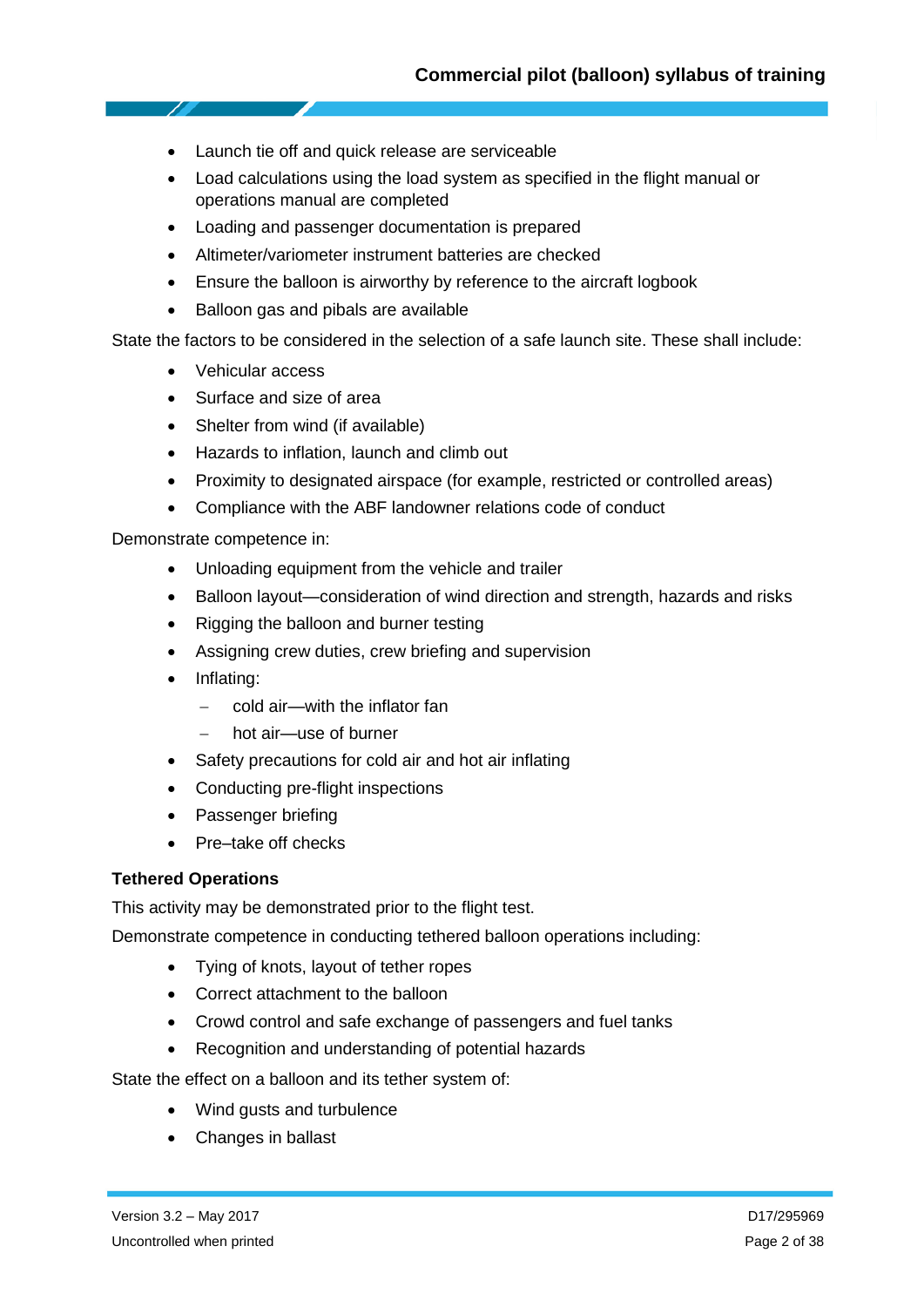**•** False lift

#### **Free flight passenger flights and balloon promotions**

Obtain mandatory meteorological and operational information applicable to the flight.

Plan the flight in accordance with the CAR 259 Permit and the Aeronautical Information Publication (AIP), and predict/identify:

- Average track, or choice of tracks, and overall intentions
- Possible landing areas and evaluate suitability of these areas
- **Endurance**
- Estimated time intervals at selected en-route points
- Potential hazards and designated airspace.
- NOTAMS
- Know how to submit flight notification to the appropriate airways operations unit if required:
	- Via pilot access to NAIPS (internet):
	- By telephone or radio
	- In writing (by fax)

#### **Flight Operations**

Demonstrate competence in:

- Launch, lift off, climb out (normal and fast), round off to level flight
- Level flight and contour flying
- Controlled ascents and descents. Ascent and descent through windshear and inversions may be practiced or discussed
- Assessing wind velocity and weather, observing weather developments, and determining appropriate action
- Flight in company with other balloons—considerations and communication. Scanning techniques
- In-flight navigation
- Map and gps reading
- Flight plan revision
- Communication with retrieve crew
- Routine safety checks
- In-flight management of passengers (may be simulated and discussed)
- Use of radio communication equipment
- Fuel management, determination of approximate fuel burn and endurance
- Intermediate landings including exchange of passengers and fuel tanks (may be discussed)
- Aborted landing and reassessment of options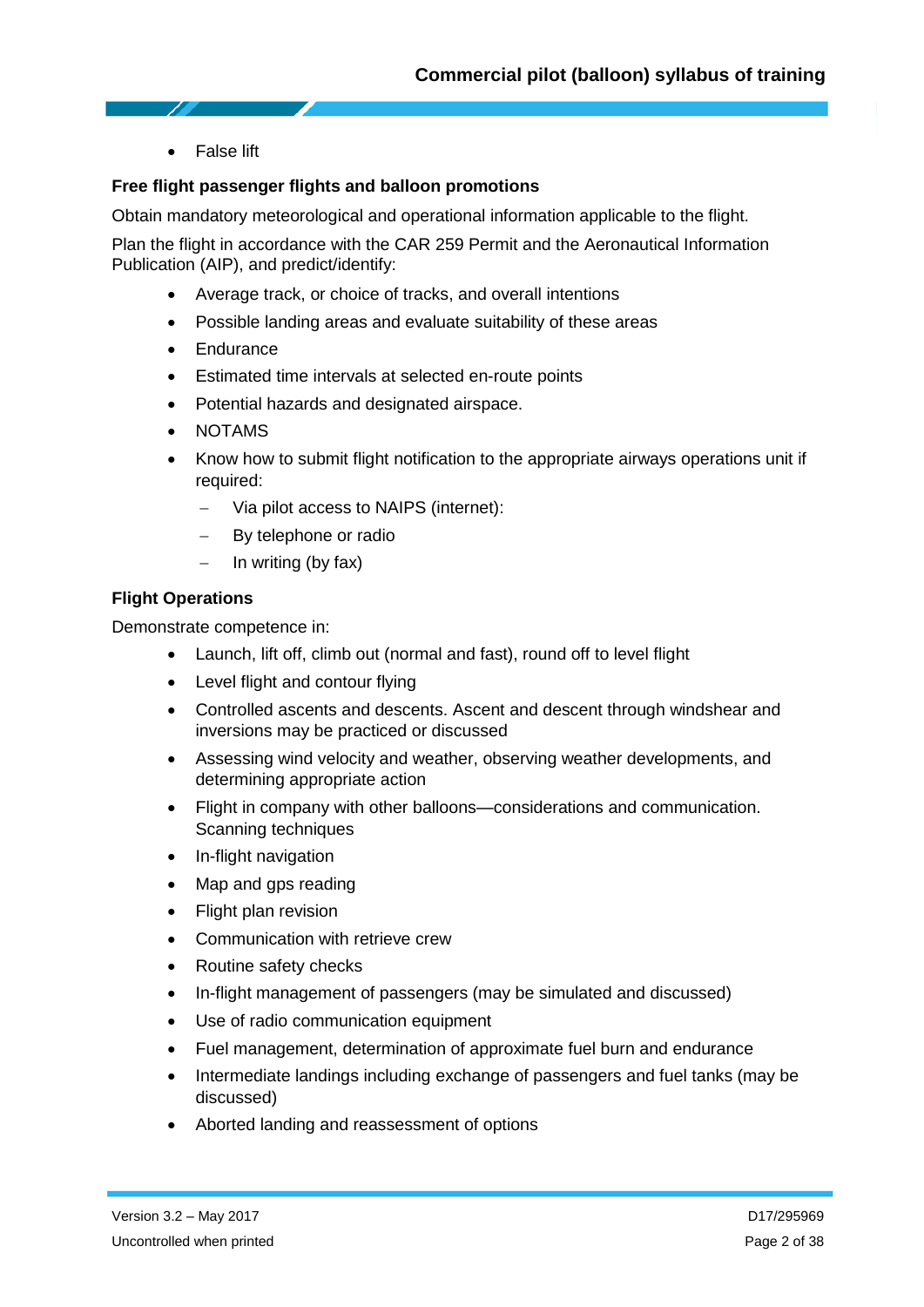- Handling of in-flight emergencies (may be simulated) using the procedures specified in the flight manual
- Approach and landing, including:
	- site selection—criteria, power line systems and other hazards
	- passenger briefing
	- pre-landing checks
	- extinguishing pilot lights
	- appropriate use of deflation device(s) fitted.

#### **Notes:**

- 1. At least one "fast" landing in a wind exceeding 8 kt is to be demonstrated during the training or test.
- 2. Where a rapid (velcro rip panel, smart vent or similar) deflation device is fitted, this shall be used at least twice during training—at least one of these occasions shall be a "fast" landing.

The course of flying training specified in CAR 5.146 should be used to review the content of this syllabus with particular emphasis on emergency drills, flying techniques when carrying charter passengers, in-flight passenger management, fuel management, selection of appropriate landing sites and communication with air traffic services and with the retrieve crew.

#### **Post Landing**

- Conduct post-landing actions, deflation and pack up
- Know the pilot's responsibilities in relation to the use of land and property
- Demonstrate the correct refuelling procedures and state the safety precautions to be observed during refuelling operations
- Demonstrate correct recording of flight details in the pilot and aircraft log books

## <span id="page-14-0"></span>**2.3.1 Associated training syllabus**

Discussion and application of:

- Situation awareness and maintaining lookout
- Threat and error management
- Decision making
- Fitness for duty including fatigue management
- Drug and alcohol use

### <span id="page-14-1"></span>**2.3.2 Flight tests**

There is one flight test relating to this syllabus, the CP(B)L flight test.

The CP(B)L application and flight test form is available on the CASA website at [https://www.casa.gov.au/files/form192pdf.](https://www.casa.gov.au/files/form192pdf) The test form must be completed for every test conducted whatever the result.

### **Form 192 Commercial Pilot (Balloon) Licence Application**

The form is divided into sections: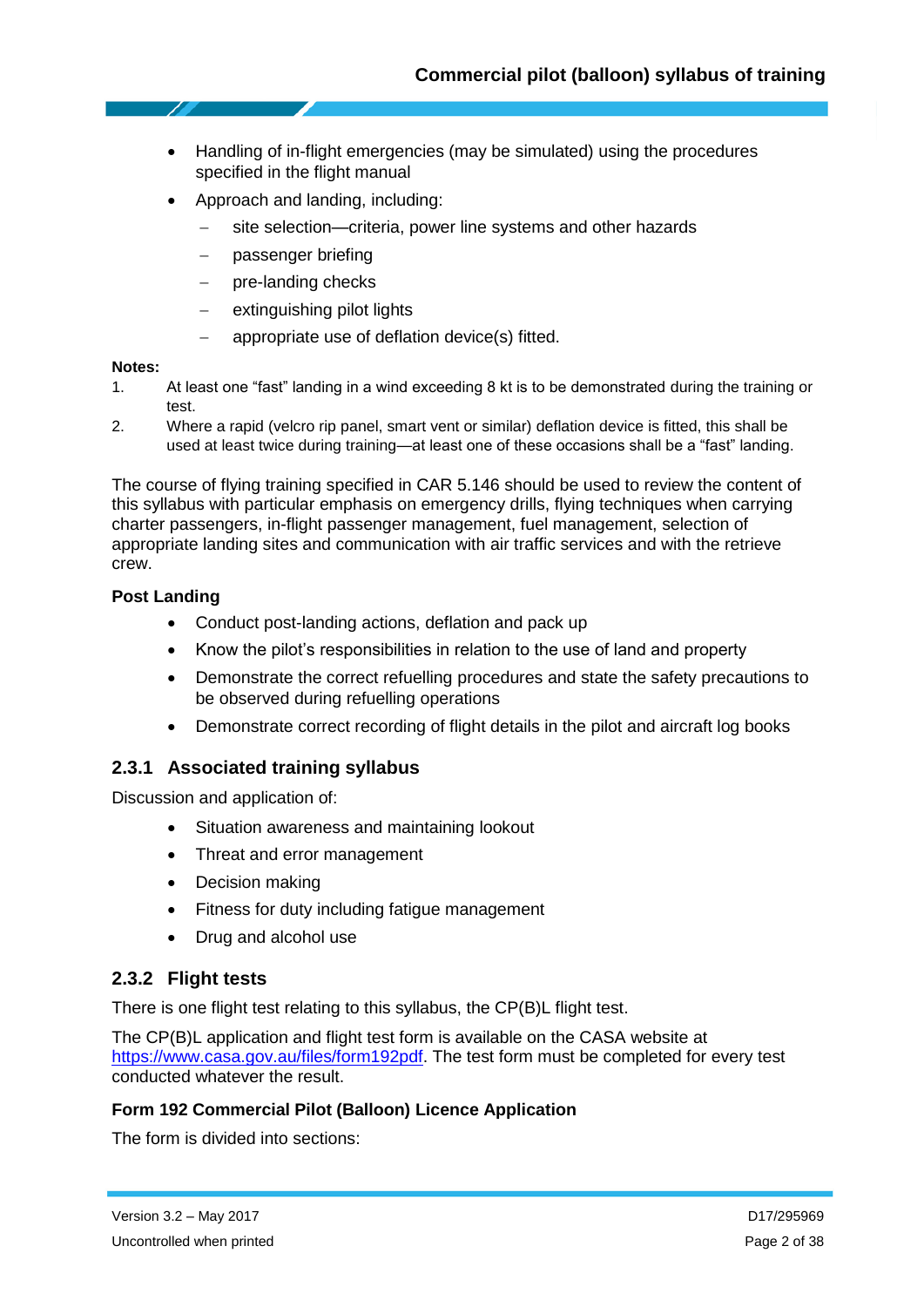- Section A: Mandatory requirements:
	- 1. Medical details
	- 2. Security check requirements (An applicant must hold an ASIC or AVID)
	- 3. Aeronautical experience
	- 4. Fit and Proper Person Requirements
- Section B: Applicant checklist
- Section C: Applicant declaration
- Section D: CFI Recommendation
- Section E: Declaration of the Testing Officer/CASA FOI
- Section F: Flight Test Report
	- Payment authorisation.

Candidates should understand that perfection of performance is not the essential requirement to achieve a pass in the flight test. The aim of the test is to demonstrate the candidate's ability to operate the balloon safely and to make all the operational decisions necessary for the conduct of the flight. To achieve a pass in the flight test a candidate should demonstrate the following standard:

- Correct techniques and procedures were used
- Errors in height were not sustained
- The balloon was operated within published limitations
- All operations complied with regulatory and airspace requirements
- Sound airmanship was displayed throughout the flight.

Sustained failure in any item listed on the flight test form will result in an overall fail assessment for the flight test, however at the discretion of the testing officer a candidate may be credited with passes in those items successfully completed and those items will not have to be repeated in a subsequent test.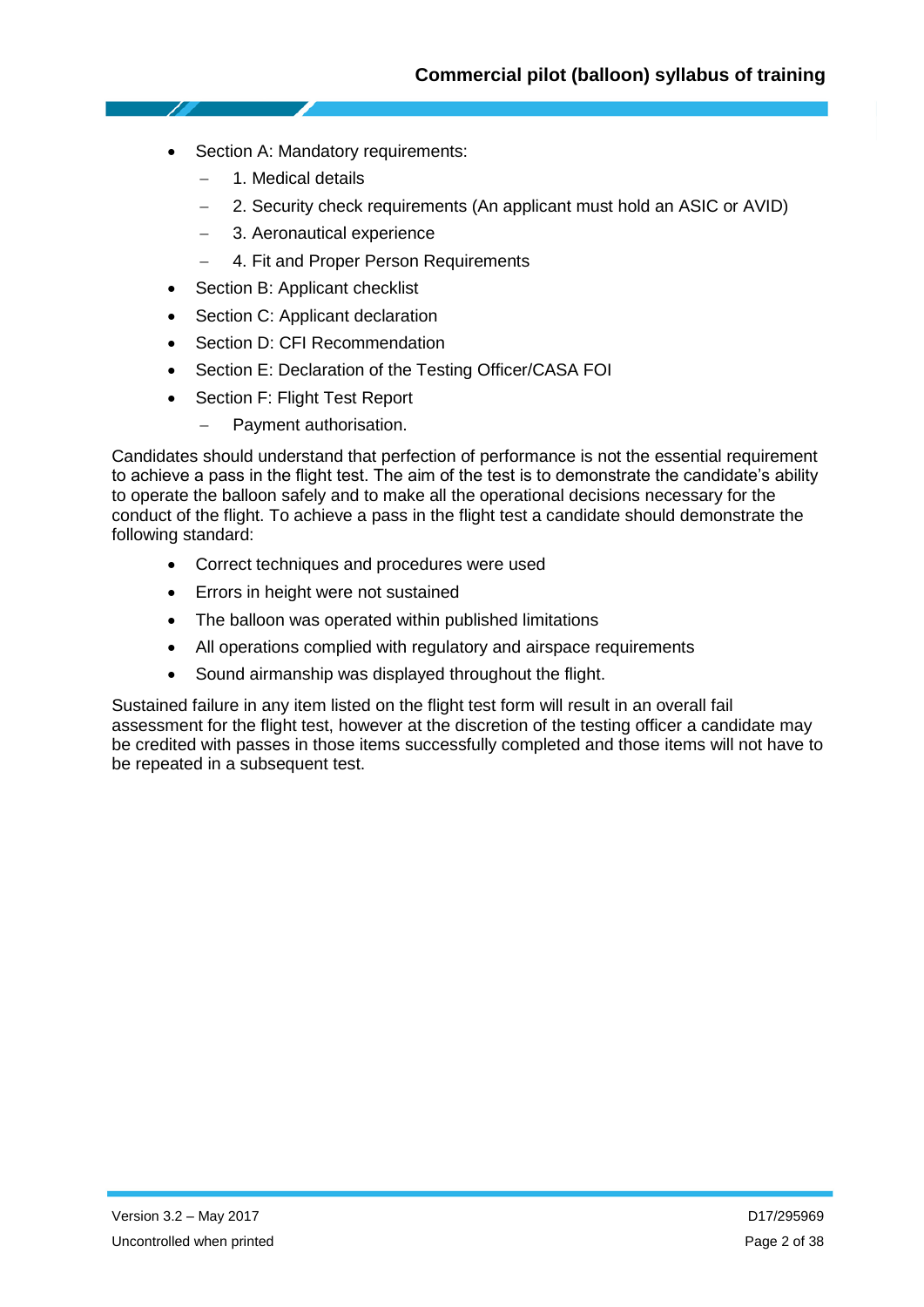# <span id="page-16-0"></span>**3. Aeronautical knowledge training**

# <span id="page-16-1"></span>**3.1 Examination requirements**

## <span id="page-16-2"></span>**3.1.1 Introduction**

This syllabus defines the aeronautical knowledge objectives which shall be met prior to attempting the written examination specified in CAR 5.138(1)(d) and the oral examination specified in this chapter.

The pass standard for the written examination is 75%.

The examination comprises two subject-parts, an Air Law exam (CLWB) and on operations exam (COPB). Both subject-parts must be passed within a two year period; each has a pass mark of 75% and contains approximately 40 questions. The COPB exam includes questions on meteorology, navigation, aerostatics and human factors.

Candidates need to be aware that for each exam, there is a list of 'Permitted material' published on the CASA web site<https://www.casa.gov.au/standard-page/cplballoon-exams>

It is the candidate's responsibility to have current versions of the documents and maps mentioned. The exam supervisor will only be supplying the CPL(B) workbook, pen, pencil ruler, eraser and scribble paper.

The navigation section requires the use of supplied 1:100,000 topographical maps and various aeronautical charts. Candidates are advised to bring the necessary scale rulers with them to the examination.

Candidates should read the questions very carefully to ensure that they correctly answer the question which has been posed. Distractors (incorrect optional answers) are included and selected to correspond with known common faults in knowledge or technique.

# <span id="page-16-3"></span>**3.2 Balloon general knowledge – oral exam**

The oral examination will be based on the knowledge areas specified in this section. The testing officer may choose from the following topics. The pass standard is:

- 100% for items marked with an asterisk (\*)
- 70% for all other items (on first response—to be corrected to 100% after discussion with the testing officer).

Questions in the written exam may also be based on the topics in this section.

### <span id="page-16-4"></span>**3.2.1 Propane**

Explain the properties of propane:

- Specific gravity in liquid and gaseous form
- Effect of altitude on burner pressure
- Effect of temperature on tank pressure and burner pressure
- Describe fuel quantity measurement with reference to a percentage fuel gauge
- State the reason for, and the correct method of, heating or pressurising tanks
- \* List the precautions to be observed for the prevention of fire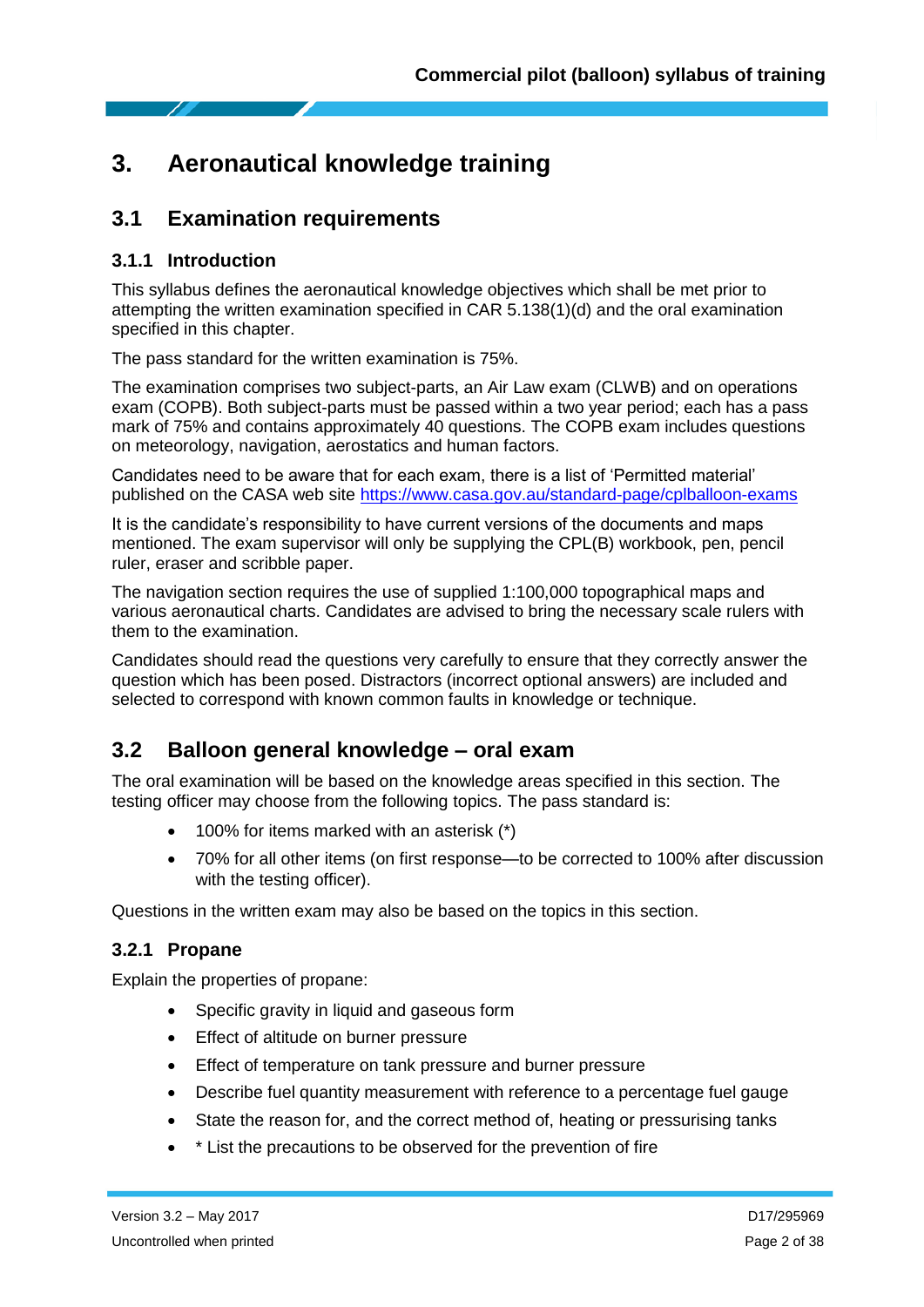• \* Recall the action required in the event of a propane leak or fire

## <span id="page-17-0"></span>**3.2.2 Balloon performance and operations**

- \* Relate burner output to fuel pressure and ambient temperature
- List and explain the factors which may affect fuel consumption
- Explain the terms equilibrium, inertia, momentum, false lift, terminal descent rate
- List and explain the factors to be considered in preparation for, and the execution of, a landing:
	- $-$  In light winds (a normal landing)
	- Using a handling line
	- \* In a wind exceeding 8 kt
	- \* With a high vertical speed
	- In thermic conditions
	- In conditions where descent must be made through a low-level windshear
- \* State considerations in the recognition and avoidance of power line systems and the actions to be taken in the event of probable power line contact
- \* Be able to calculate the fuel and passenger loading of a hot air balloon

## <span id="page-17-1"></span>**3.2.3 Parts of a hot air balloon**

- \* Name the parts and components of a hot air balloon and describe the function of each part
- \* Demonstrate an ability to assemble, rig and disassemble a hot air balloon
- \* Demonstrate a detailed knowledge of the possible problems or malfunctions that can occur with each hot air balloon component

### <span id="page-17-2"></span>**3.2.4 Refuelling safety**

- \* List the procedures and safety precautions for refuelling a hot air balloon
- **Note:** Candidates for a CP(B)L must know the information listed below for the particular balloon which they are to fly. The data for the actual balloon used for the flight test will be used as the basis of the oral part of the flight test.

### <span id="page-17-3"></span>**3.2.5 Flight manual**

- State emergency procedures
- List limitations
- Explain the reasons for imposing the flight manual limitations
- Demonstrate use of the load system specified in the flight manual and determine the maximum payload for a given pressure height and outside air temperature (OAT)

### <span id="page-17-4"></span>**3.2.6 Burner and deflation systems**

For the fuel systems and burners: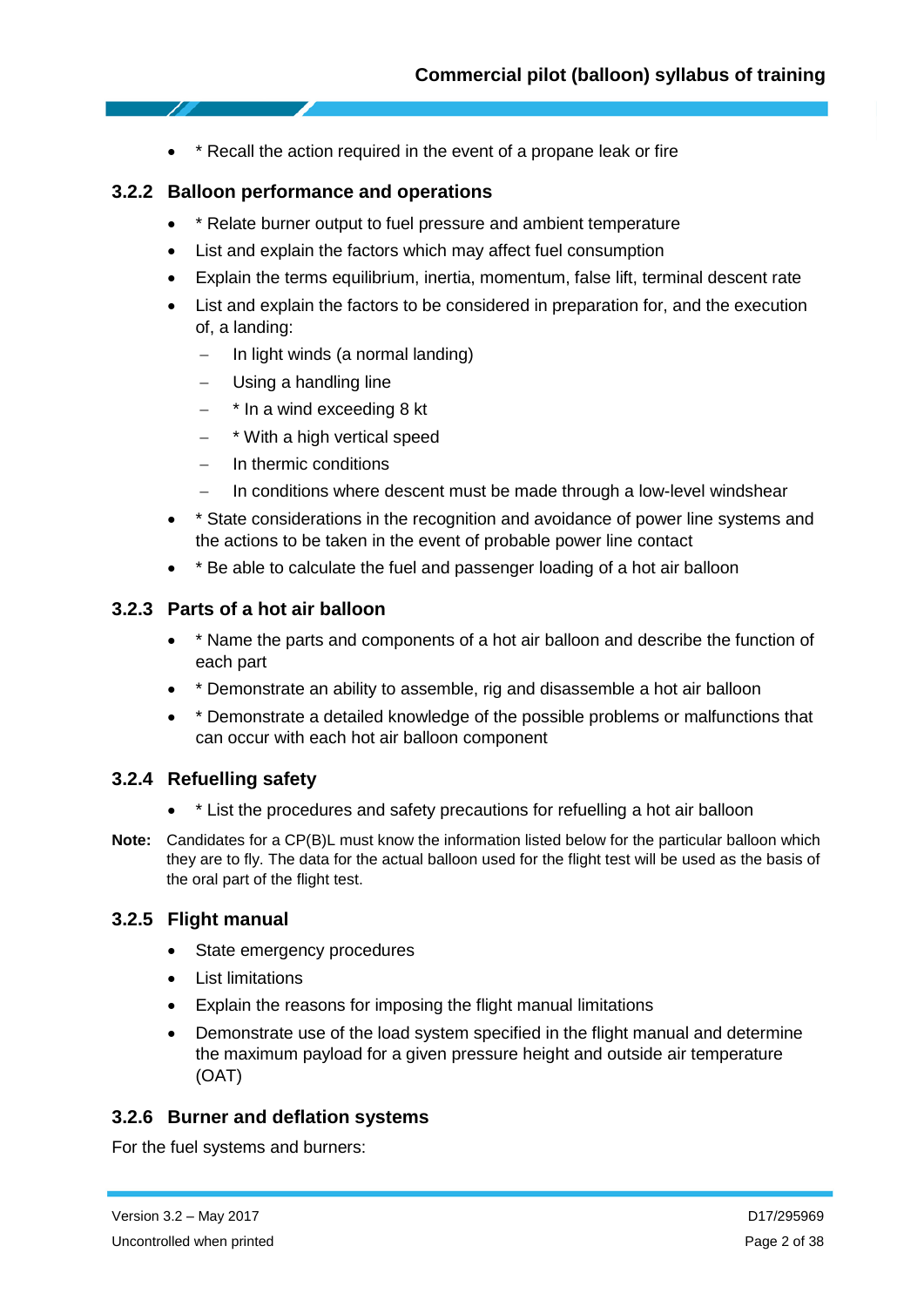- nominate main components, describing the purpose of each component
- describe the safety features of the system
- state the principles of operating the system
- explain and demonstrate the operation of the fuel system in normal and emergency situations
- explain the care and maintenance of the system
- explain burner rating
- state the symptoms of fuel exhaustion and describe the use of an emergency (or back up) system, if fitted

Explain the deflation system and list the main advantages and disadvantages of that system compared with other common deflation systems in use in commercial balloons.

# <span id="page-18-0"></span>**3.3 Flight rules and air law – written exam CLWB**

The Flight Rules and Air Law exam must be passed before the CP(B)L flight test.

### <span id="page-18-1"></span>**3.3.1 Documentation**

| Subject area                                                                                                                                                                                                                                        | <b>Standard</b> |
|-----------------------------------------------------------------------------------------------------------------------------------------------------------------------------------------------------------------------------------------------------|-----------------|
| Recall the requirements for recording flight details in a pilot's personal log book<br>(CAR 5.51 to 5.53)                                                                                                                                           | A               |
| Describe the method of obtaining publications and know why it is important to<br>update these documents:<br>CASRs<br>$\bullet$<br>CARs<br>CAR 259 permit<br>CAO <sub>s</sub><br>AIP.<br>CAAP<br>AC.<br><b>NOTAM</b>                                 | A               |
| Given an item of operational significance:<br>Select from the list in the previous subject area (the box above) the<br>$\bullet$<br>appropriate reference document<br>Extract and decode relevant and current information from these documents<br>٠ | B               |
| Understand the terms and abbreviations in AIP GEN which are relevant to balloon<br>flight in accordance with the visual flight rules.                                                                                                               | A               |

## <span id="page-18-2"></span>**3.3.2 Pilot licences and ratings, privileges and limitations**

| <b>Subject area</b>                                                                                                                                                                       | <b>Standard</b> |
|-------------------------------------------------------------------------------------------------------------------------------------------------------------------------------------------|-----------------|
| State the requirements for a pilot to be eligible to hold:<br>A commercial pilot (balloon) licence<br>The balloon class endorsements<br>A balloon grade of night VFR. rating (CAO 40.2.2) | A               |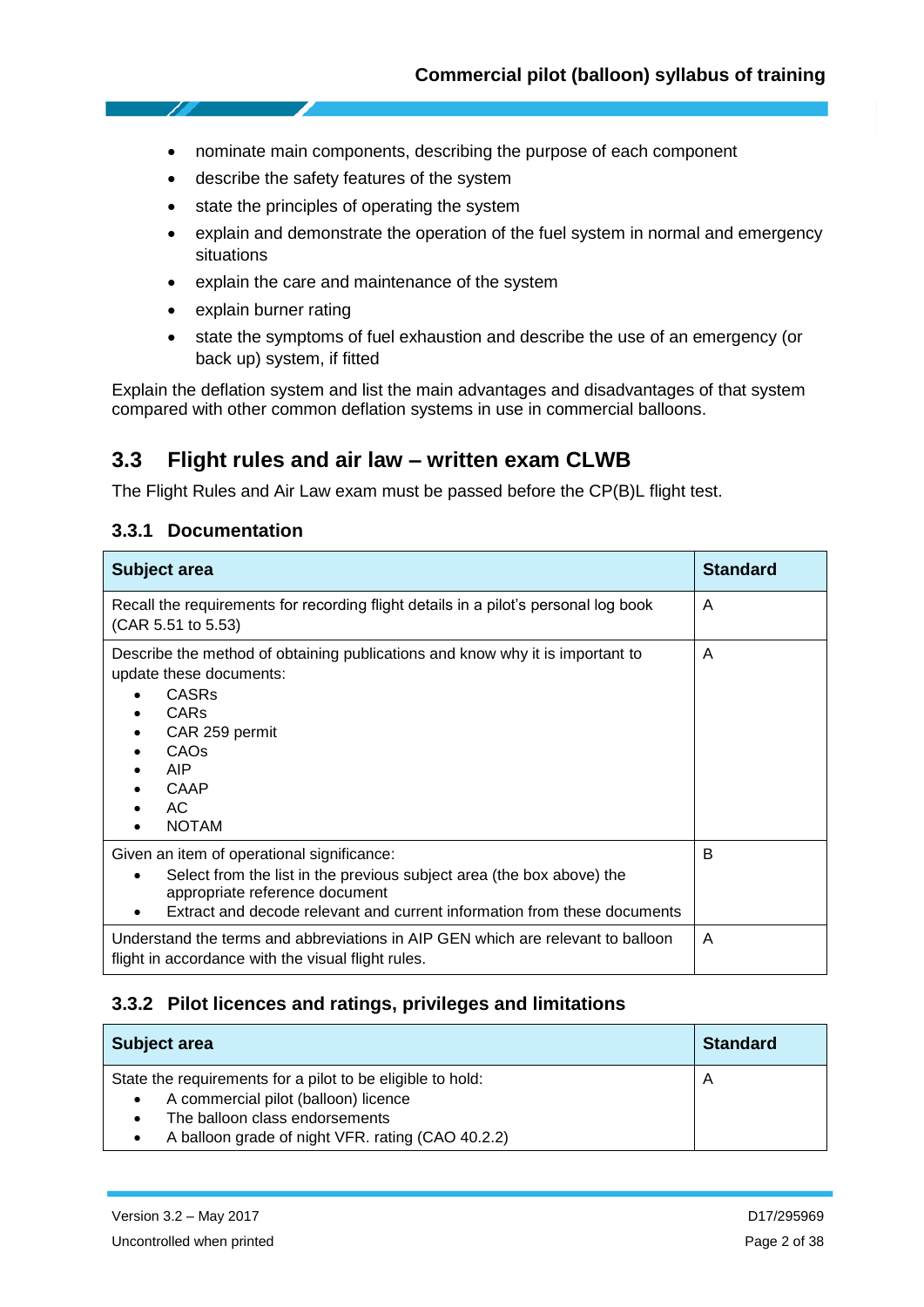| Subject area                                                                                                                                                                                                                                                                                   | <b>Standard</b> |
|------------------------------------------------------------------------------------------------------------------------------------------------------------------------------------------------------------------------------------------------------------------------------------------------|-----------------|
| State the requirements for holding a medical certificate by a commercial (balloon)<br>pilot (CAR 5.04 - 5.07).                                                                                                                                                                                 | в               |
| As applicable to a commercial (balloon) pilot, decide whether a flight can be<br>conducted in accordance with the rules relating to:<br>Privileges and limitations of the licence<br>$\bullet$<br>Recent experience requirements<br>$\bullet$<br>The classification of operations<br>$\bullet$ | A               |
| Extract and apply the rules relating to flight and duty time limitations for commercial<br>balloon pilots (CAO 48.1 Appendix 4A or an approved alternative schedule)                                                                                                                           | B               |

# <span id="page-19-0"></span>**3.3.3 Flight rules and conditions of flight**

| Subject area                                                                                                                                                        | <b>Standard</b> |
|---------------------------------------------------------------------------------------------------------------------------------------------------------------------|-----------------|
| Recall and apply the following rules and/or requirements:                                                                                                           |                 |
| Rules of the air (CAR 160-174D)<br>$\bullet$                                                                                                                        | A               |
| Visual flight rules and visual meteorological conditions for balloon<br>operations below 10 000 ft AMSL (AIP)                                                       | A               |
| Flight in prohibited, danger and restricted areas (AIP)                                                                                                             | A               |
| Carriage and discharge of firearms (CAR 143 & 144)                                                                                                                  | A               |
| Fuel requirements (CAR 234)                                                                                                                                         | A               |
| Smoking in balloons (CAR 259 Permit)                                                                                                                                | A               |
| State the rules relating to the use of drugs and alcohol, and recall the minimum<br>period between alcohol consumption and flight departure<br>(CAR 256 (1) to (4)) | A               |
| Select the documents (including maps) which must be carried during flight by a<br>balloon in Australian airspace (CAR 139, CAR 259 permit)                          | B               |
| Recall the requirements relating to the minimum heights for balloon flights in<br>commercial operations (CAR 157, CAR 259 Permit; CAAP 157-1(0)):                   |                 |
| Over populated areas<br>$\bullet$                                                                                                                                   | A               |
| Over aerodromes (where landing is not intended)                                                                                                                     | A               |
| Over other areas, by day                                                                                                                                            | A               |
| By night                                                                                                                                                            | B               |
| State the limitations imposed on flights over public gatherings (CAR 156)                                                                                           | A               |
| Time of landing:<br>Recall the requirement for landing before the end of daylight (AIP)                                                                             | A               |

# <span id="page-19-1"></span>**3.3.4 Air service operations**

|  |  | Subject area |
|--|--|--------------|
|  |  |              |

**Standard**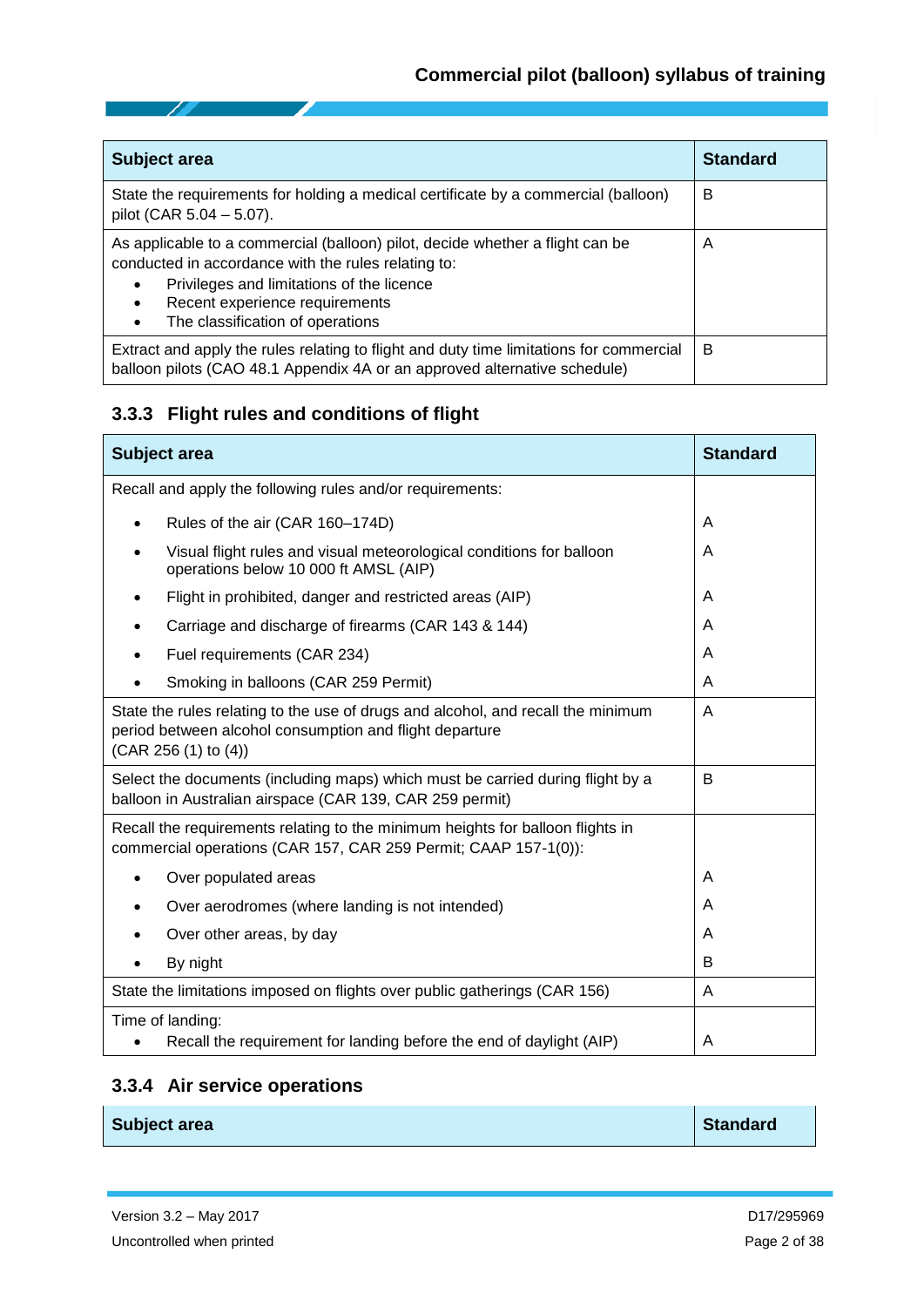| Subject area                                                                                                                                                                                                                                             | <b>Standard</b> |
|----------------------------------------------------------------------------------------------------------------------------------------------------------------------------------------------------------------------------------------------------------|-----------------|
| In respect of the need to hold an AOC for commercial balloon operations and the<br>responsibilities of the chief pilot, state and apply (CAO 82.7):<br>The requirements applicable to the holder<br>$\bullet$<br>The responsibilities of the chief pilot | B               |
| Extract and apply the rules relating to:<br>A pilot's responsibilities before and during flight (CAR, 225, 228, 233)<br>The duties and powers of a pilot-in-command (CAR 309)<br>Compilation of passenger lists (CAR 259 Permit)                         | A               |
| Extract and apply the rules relating to:                                                                                                                                                                                                                 | B               |
| Carriage of passengers (CAO 20.16.3 Appendix 6A, CAR 259 Permit)                                                                                                                                                                                         |                 |
| infants and children<br>$\bullet$<br>sick and handicapped persons<br>Training flights (CAR 249, 206)<br>Carriage of animals (CAR 256A)<br>Carriage of dangerous goods (CAR 259 Permit)<br>Dropping articles (CAR 150, CAO 29.5)                          |                 |
| Recall the rules for the operation of tethered (fixed) balloons<br>(CAR 259 Permit)                                                                                                                                                                      | A               |
| State the requirements for the carriage and use of radio in commercial balloon<br>operations (AIP GEN 1.5 & ENR 1.1)                                                                                                                                     | A               |

# <span id="page-20-0"></span>**3.3.5 Aerodromes**

- Z

| Subject area                                                                                                                                                                                                                                                                               | <b>Standard</b> |
|--------------------------------------------------------------------------------------------------------------------------------------------------------------------------------------------------------------------------------------------------------------------------------------------|-----------------|
| With reference to a diagram of an aerodrome, identify the areas and markings<br>associated with:<br>Runways and runway strips including numbering system<br>$\bullet$<br>Taxiways<br>Movement areas<br>Wind direction indicators<br>Signals area (including signals displayed)<br>Helipads | B               |
| Identify the following positions in the traffic circuit applicable to other classes of<br>aircraft:<br>Upwind leg<br>Crosswind leg<br>Downwind leg<br>Base leg<br>Final leg<br>The dead side of the circuit                                                                                | A               |
| State the meaning of the following light signals directed at an aircraft in flight, or on<br>the ground, from the tower at a controlled aerodrome:<br>Steady red<br>Steady green<br>Flashing red                                                                                           | C               |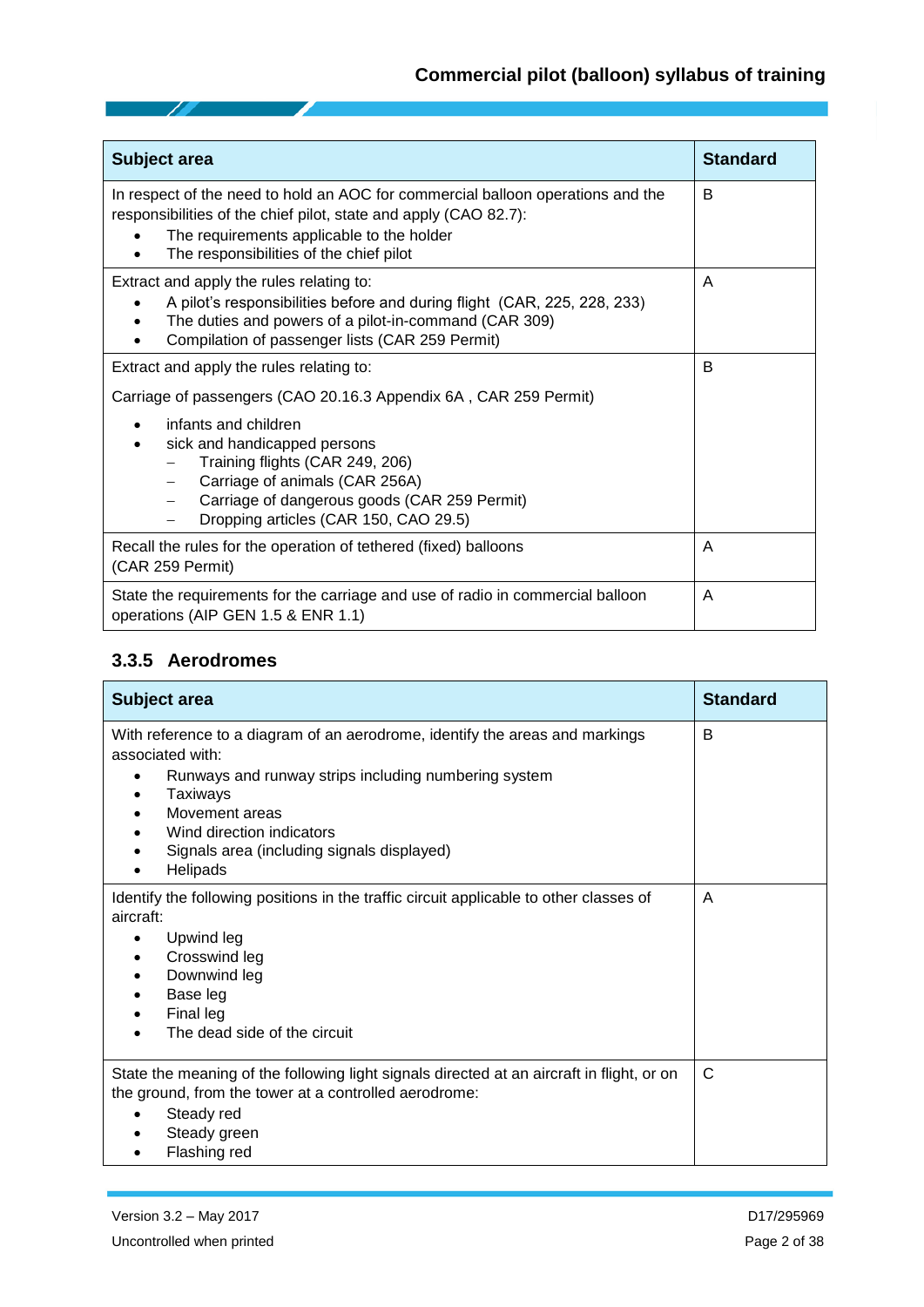| Subject area                                                                                                                                                                                                                                                                                                                                                                                                                   | <b>Standard</b> |
|--------------------------------------------------------------------------------------------------------------------------------------------------------------------------------------------------------------------------------------------------------------------------------------------------------------------------------------------------------------------------------------------------------------------------------|-----------------|
| Flashing green<br>Flashing white                                                                                                                                                                                                                                                                                                                                                                                               |                 |
| State a commercial (balloon) pilot's responsibilities with regard to the use of<br>aerodromes (CAR 166, CAR 259 Permit) and:<br>Traffic priorities and right of way<br>$\bullet$<br>Avoidance of traffic conflictions in the circuit area and on the manoeuvring<br>area<br>Overflight where landing not intended<br>Operations in the vicinity of non-controlled aerodromes<br>Position reporting procedures and requirements | A               |

# <span id="page-21-0"></span>**3.3.6 Airspace and air traffic services**

| Subject area                                                                                                                                                                                                                                                                                                                                                                                                                                                                                                                                                                                       | <b>Standard</b> |
|----------------------------------------------------------------------------------------------------------------------------------------------------------------------------------------------------------------------------------------------------------------------------------------------------------------------------------------------------------------------------------------------------------------------------------------------------------------------------------------------------------------------------------------------------------------------------------------------------|-----------------|
| Differentiate between the various classifications of airspace (A, C, D, E, G)                                                                                                                                                                                                                                                                                                                                                                                                                                                                                                                      | A               |
| With respect to the terms listed in (a) to (g) explain each term and, if applicable:<br>Identify airspace boundaries on appropriate charts<br>$\bullet$<br>Extract vertical limits of designated airspace from charts or ERSA<br>division of airspace: FIR, FIA, CTA, CTR, CTAF area<br>air traffic services: FIS, RAS, ATC, controlled airspace<br>VFR routes, visual approach points, lanes of entry<br>Prohibited, restricted and danger areas<br>$\overline{\phantom{0}}$<br>CTAF procedures in areas where CTAF procedures apply<br>$\overline{\phantom{0}}$<br>controlled aerodromes<br>ADIZ | A               |
| Differentiate between radio reports and broadcasts                                                                                                                                                                                                                                                                                                                                                                                                                                                                                                                                                 | B               |
| State the requirements and procedures relating to the use of radio communications<br>and transponders for VFR operations:                                                                                                                                                                                                                                                                                                                                                                                                                                                                          | A               |
| In controlled airspace class C, D                                                                                                                                                                                                                                                                                                                                                                                                                                                                                                                                                                  |                 |
| Close to controlled airspace                                                                                                                                                                                                                                                                                                                                                                                                                                                                                                                                                                       |                 |
| At licensed aerodromes where CTAF procedures apply                                                                                                                                                                                                                                                                                                                                                                                                                                                                                                                                                 |                 |
| At unlicensed aerodromes                                                                                                                                                                                                                                                                                                                                                                                                                                                                                                                                                                           |                 |
| In class G airspace                                                                                                                                                                                                                                                                                                                                                                                                                                                                                                                                                                                |                 |
| In ADIZ                                                                                                                                                                                                                                                                                                                                                                                                                                                                                                                                                                                            | С               |

## **Altimetry**

| <b>Subject area</b>                                                                                         | <b>Standard</b> |
|-------------------------------------------------------------------------------------------------------------|-----------------|
| State the datum from which an altimeter indicates height when the following   A<br>are set on the subscale: |                 |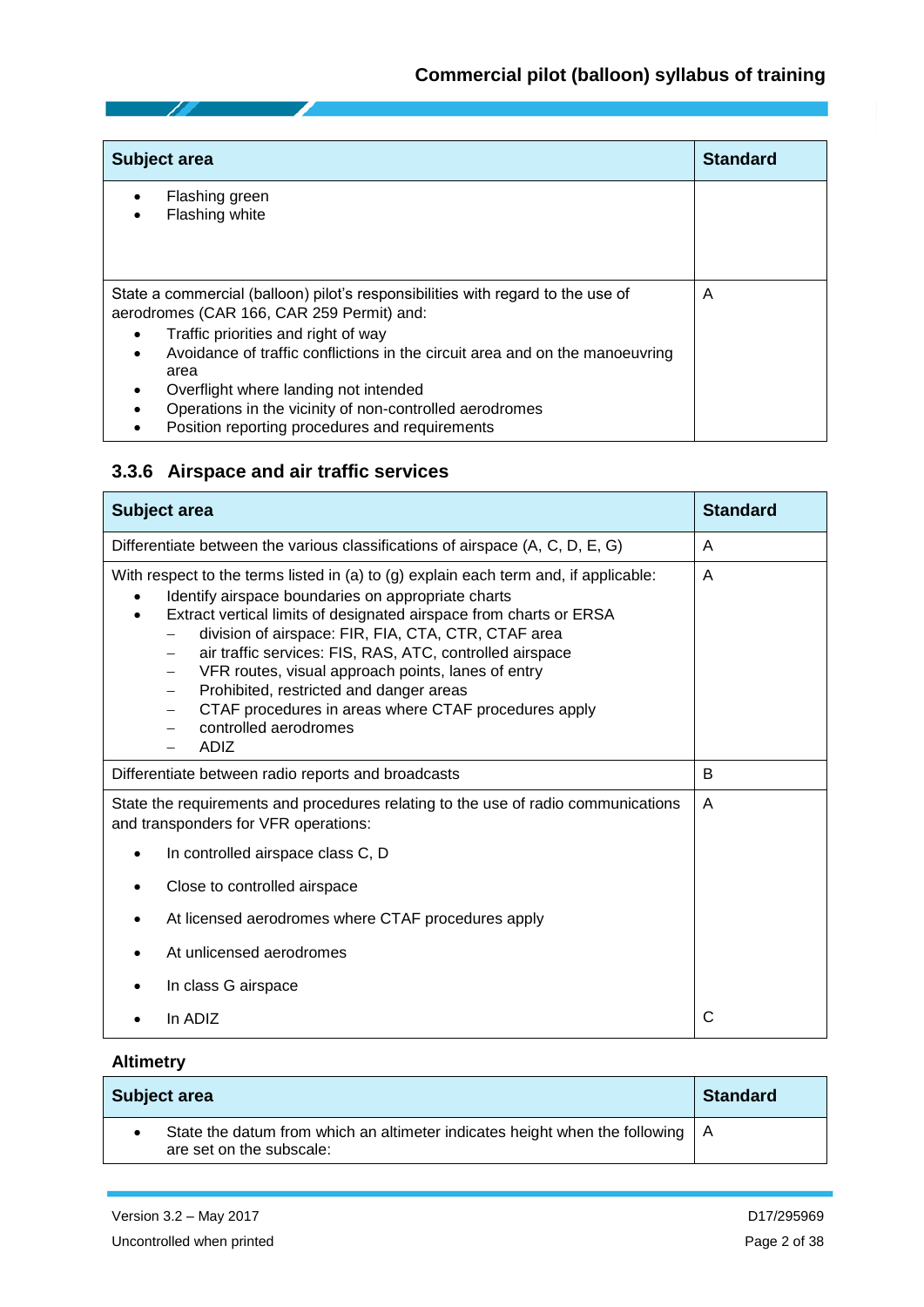| Subject area                                                                                        | <b>Standard</b> |
|-----------------------------------------------------------------------------------------------------|-----------------|
| Area QNH<br>Local QNH<br>OFE.<br><b>Standard Pressure Setting</b>                                   |                 |
| State and apply the altimetry procedures appropriate to flight below 10,000<br>$\bullet$<br>ft AMSL |                 |

## <span id="page-22-0"></span>**3.3.7 Emergencies, accidents, incidents**

| Subject area                                                                                                                                                                                                                 | <b>Standard</b> |
|------------------------------------------------------------------------------------------------------------------------------------------------------------------------------------------------------------------------------|-----------------|
| Differentiate between an accident and an incident. IRM and RRM                                                                                                                                                               | в               |
| Extract from the AIP the responsibility of a pilot regarding notification of IRM and<br><b>RRM</b>                                                                                                                           | B               |
| Explain the terms:<br>Flight note<br>$\bullet$<br>Sartime<br>$\bullet$<br>ALERFA, INCERFA and DETRESFA<br>$\bullet$                                                                                                          | С               |
| Explain the responsibility of the retrieve crew holding a flight note for a balloon in<br>commercial operations with respect to initiating SAR procedures.                                                                   | B               |
| Extract from ERSA emergency procedures relating to:<br>Action following emergency landing or where the pilot is not in contact with<br>$\bullet$<br>their retrieve crew<br>Radio failure in controlled airspace<br>$\bullet$ | A               |

## <span id="page-22-1"></span>**3.3.8 Radio**

Z

| Subject area                                                                                                                                                                                           | <b>Standard</b> |
|--------------------------------------------------------------------------------------------------------------------------------------------------------------------------------------------------------|-----------------|
| State the basic principles of radio wave propagation and recall the appropriate<br>frequency bands for UHF, VHF, and HF                                                                                | С               |
| State the limitations of UHF/VHF and HF in terms of quality of reception and range<br>(for both communication and navigation)                                                                          | в               |
| List factors which may affect VHF and HF reception                                                                                                                                                     | B               |
| Use appropriate charts/documents to:<br><b>Extract VHF frequencies</b><br>$\bullet$<br>Determine communication and navaid coverage<br>$\bullet$<br>Identify the service provider and services provided | A               |

# <span id="page-22-2"></span>**3.3.9 Voice technique**

| Subject area                                                                              | <b>Standard</b> |
|-------------------------------------------------------------------------------------------|-----------------|
| State the phonetic alphabet and the method of transmitting numbers                        | A               |
| State and apply pertinent procedures and phraseology applicable to balloon<br>operations. | A               |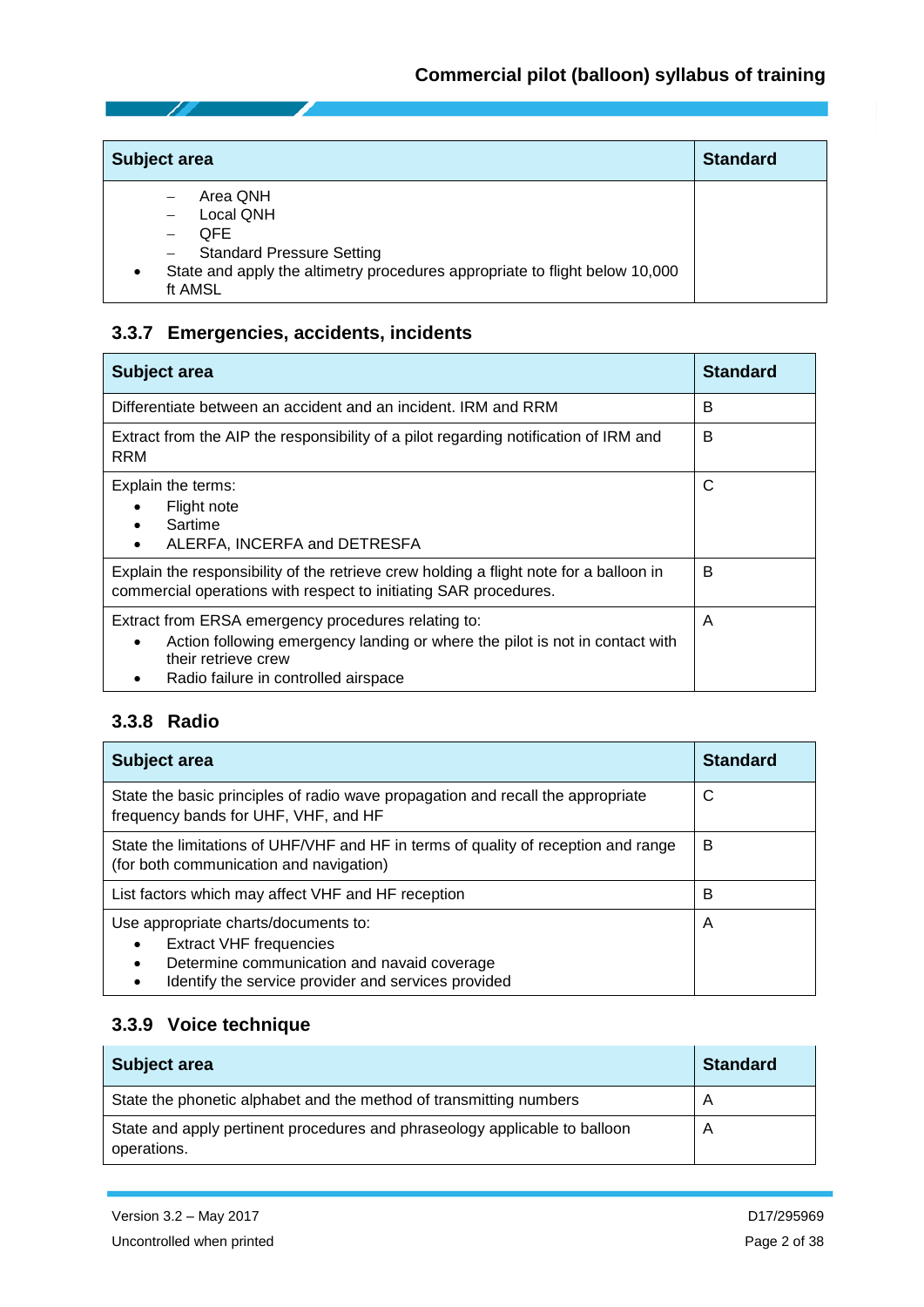| <b>Subject area</b>                                    | <b>Standard</b> |
|--------------------------------------------------------|-----------------|
| State the purpose and operation of radio set controls: | A               |
| On/off switch<br>$\bullet$                             |                 |
| Frequency selection<br>$\bullet$                       |                 |
| Squelch and mute controls<br>$\bullet$                 |                 |
| Transmit button                                        |                 |

### **Radio**

| Subject area                                                                                | <b>Standard</b> |
|---------------------------------------------------------------------------------------------|-----------------|
| Describe and apply standard "trouble checks" in the event of communication<br>difficulties. |                 |
| Extract radio failure procedures from ERSA                                                  |                 |

## **Emergency radio procedures**

| Subject area                                                                                   | <b>Standard</b> |
|------------------------------------------------------------------------------------------------|-----------------|
| Differentiate between distress, urgency and safety messages                                    | A               |
| Give examples of situations where each of the above should be used                             |                 |
| State each of the above message prefixes and extract the elements of each<br>message from ERSA |                 |

# <span id="page-23-0"></span>**3.3.10 Transponders**

| Subject area                                                                                                                                         | <b>Standard</b> |
|------------------------------------------------------------------------------------------------------------------------------------------------------|-----------------|
| State the precautions to be observed when selecting transponder codes and extract<br>from ERSA codes for:<br>Radio failure<br>Emergency<br>٠         | A               |
| Given an area of operations, decide whether it is necessary to use a transponder.                                                                    | A               |
| State the meaning of the terms:<br><b>SQUAWK</b><br><b>CODE</b><br><b>IDENT</b>                                                                      | B               |
| Describe the information that is transmitted (if any) when a pilot selects:<br><b>STBY</b><br><b>ON</b><br><b>ALT</b><br>IDENT.<br>Mode C and mode S | B               |
| Identify indications of normal and abnormal transponder operations and list factors<br>which affect transponder reception                            | B               |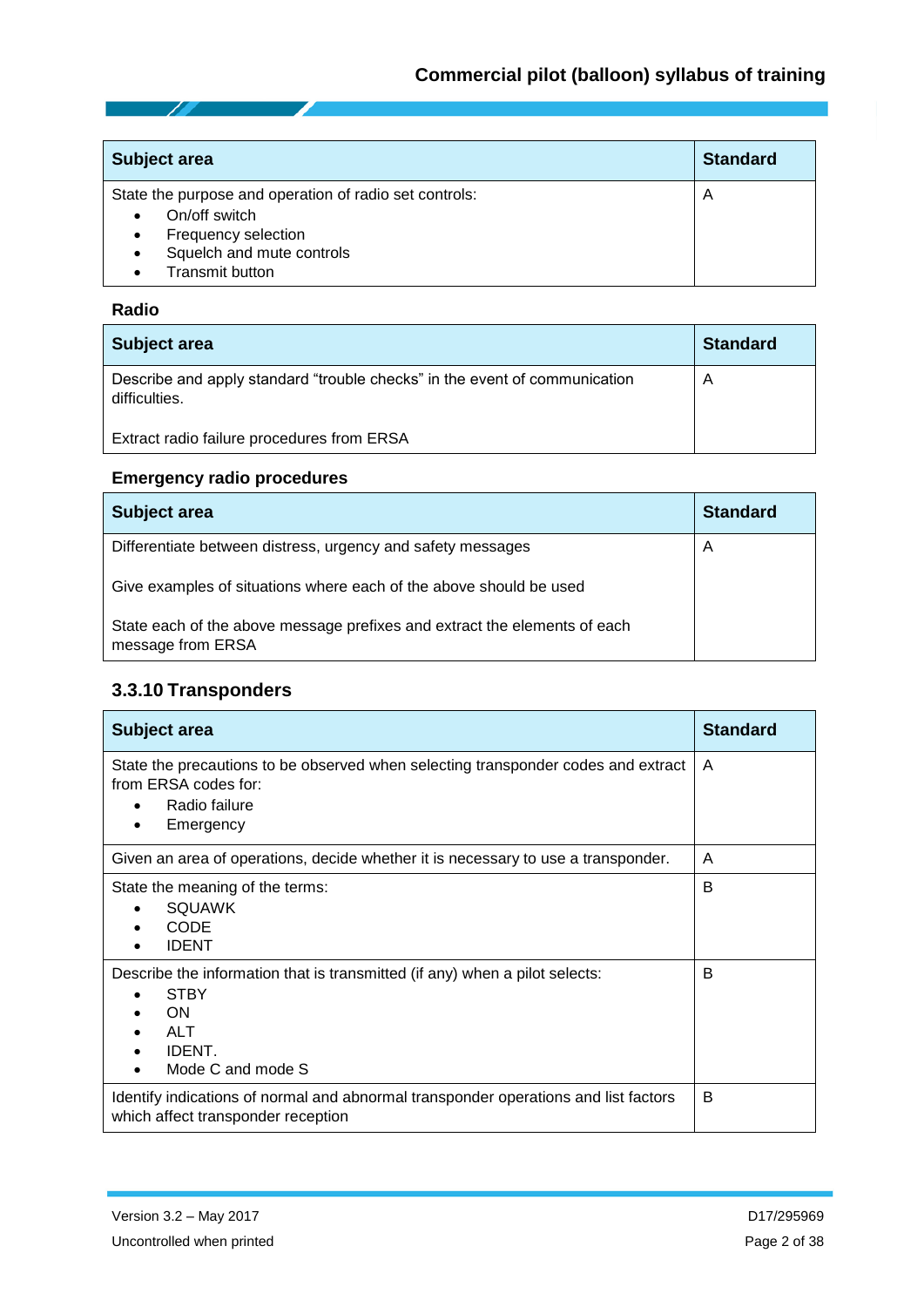# <span id="page-24-0"></span>**3.4 Reserved**

# <span id="page-24-1"></span>**3.5 Operations –written exam COPB**

The knowledge in Operations must be met to the specified standard before the CP(B)L flight test.

## <span id="page-24-2"></span>**3.5.1 Fundamentals**

| <b>Subject area</b>                                                                                                                                                                                                                                                                                                                                                                                                                 | <b>Standard</b> |
|-------------------------------------------------------------------------------------------------------------------------------------------------------------------------------------------------------------------------------------------------------------------------------------------------------------------------------------------------------------------------------------------------------------------------------------|-----------------|
| Recall the method of expressing the following quantities and match them against<br>appropriate definitions:<br>Direction in degrees true (T), magnetic (M)<br>Distance in nautical miles (NM), kilometres (km)<br>Speed in knots (kt), kilometres per hour (km/h)<br>Wind velocity<br>Time as a four, six and eight figure group<br>Latitude and longitude in degrees and minutes<br>Height and elevation in feet(ft) and metres(m) | B               |
| Use the AIP, on-line, or satellite based information to:<br>find the beginning and end of daylight for a given location<br>$\bullet$<br>Carry out conversions between UTC, and Australian Standard Times                                                                                                                                                                                                                            | A               |
| Carry out conversions between the following units:                                                                                                                                                                                                                                                                                                                                                                                  |                 |
| Feet (ft) and metres (m)<br>$\bullet$                                                                                                                                                                                                                                                                                                                                                                                               | A               |
| Nautical miles (NM) and kilometres (km)<br>٠                                                                                                                                                                                                                                                                                                                                                                                        | A               |
| Degrees Fahrenheit (°F) and degrees Celsius (°C)                                                                                                                                                                                                                                                                                                                                                                                    | C               |
| Pounds (lb) and kilograms (kg)                                                                                                                                                                                                                                                                                                                                                                                                      | C               |
| Gallons (gal)-US or Imperial (IMP)-and litres (I)                                                                                                                                                                                                                                                                                                                                                                                   | C               |
| Volumetric units and Ib or kg given specific gravity                                                                                                                                                                                                                                                                                                                                                                                | B               |

## <span id="page-24-3"></span>**3.5.2 Charts and publications**

| Subject area                                                                                                                                                                                                                                                                                                                     | <b>Standard</b> |
|----------------------------------------------------------------------------------------------------------------------------------------------------------------------------------------------------------------------------------------------------------------------------------------------------------------------------------|-----------------|
| From the list below, select the appropriate publication(s) which will provide<br>information relating to a given item of navigational significance:<br>ERC<br>$\bullet$<br><b>PCA</b><br>$\bullet$<br><b>WAC</b><br>$\bullet$<br><b>VNC</b><br>$\bullet$<br>VTC.<br>$\bullet$<br>NATMAP 1:100,000 topographical map<br>$\bullet$ | A               |
| Be able to explain and apply the relationship between latitude and distance in<br>nautical miles                                                                                                                                                                                                                                 | В               |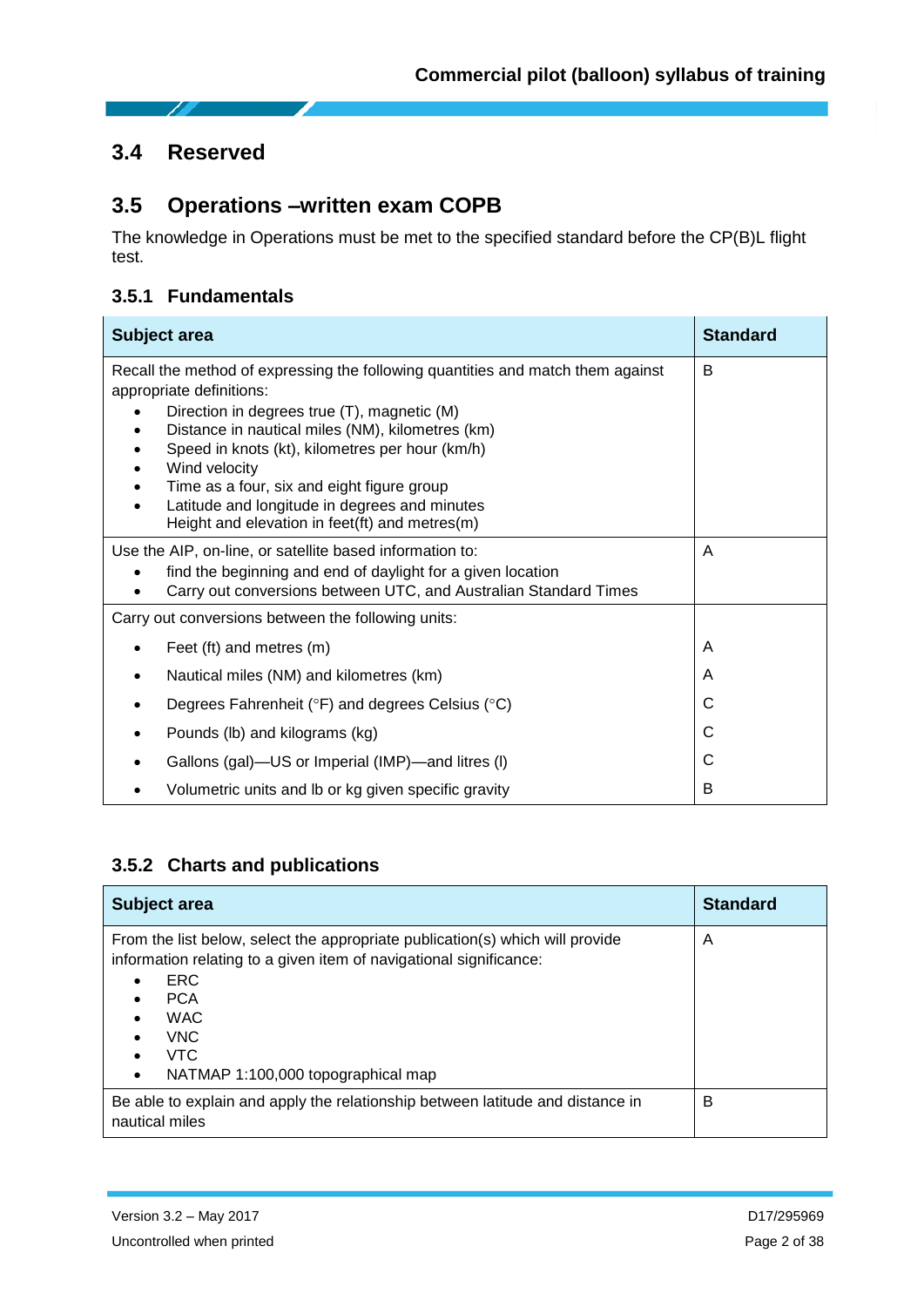# <span id="page-25-0"></span>**3.5.3 Use of maps and charts**

D

| Subject area                                                                                                                                                                                                                                                                  | <b>Standard</b> |
|-------------------------------------------------------------------------------------------------------------------------------------------------------------------------------------------------------------------------------------------------------------------------------|-----------------|
| Interpret topographical detail and decode symbols displayed on ERC, WAC, VNC,<br>VTC and 1:100,000 topographical map                                                                                                                                                          | A               |
| Express position in latitude and longitude, as a bearing and distance from a given<br>position, or as a six-figure grid reference                                                                                                                                             | A               |
| Transfer the following information from ERC, VNC or VTC, or from grid references,<br>to a 1:100,000 topographical map:<br>CTR, CTA, and airspace classification boundaries<br>$\bullet$<br>Prohibited, restricted and danger areas<br>$\bullet$<br>Sensitive areas (SZs)<br>٠ | A               |
| Measure track (M) and distance (NM) from a VTC, and from a 1:100,000<br>topographical map                                                                                                                                                                                     | A               |
| Extract and interpret data which is applicable to a balloon flight under VFR from:<br>The AIP book<br>$\bullet$<br>The En Route Supplement Australia (ERSA)<br>٠                                                                                                              | A               |
| Select the charts required to plan a VFR flight inside or outside controlled airspace                                                                                                                                                                                         | A               |

# <span id="page-25-1"></span>**3.5.4 Altimetry**

| Subject area                                                                                                                                           | <b>Standard</b> |
|--------------------------------------------------------------------------------------------------------------------------------------------------------|-----------------|
| Recall the values of mean sea level pressure and temperature, and the<br>temperature and pressure lapse rate in the International Standard Atmosphere. | C               |
| Match the following terms against appropriate definitions/ statements:                                                                                 |                 |
| QNH<br>$\bullet$                                                                                                                                       | A               |
| QFE                                                                                                                                                    | C               |
| Standard pressure setting                                                                                                                              | B               |
| Altitude                                                                                                                                               | A               |
| <b>Transition altitude</b>                                                                                                                             | B               |
| <b>Transition level</b>                                                                                                                                | C               |
| <b>Transition layer</b>                                                                                                                                | C               |
| Elevation                                                                                                                                              | B               |
| Height                                                                                                                                                 | С               |
| Pressure height                                                                                                                                        | B               |
| Density height                                                                                                                                         | C               |
| State the altimeter sub-scale settings to be used when operating below 10,000ft<br>and when above the transition level                                 | B               |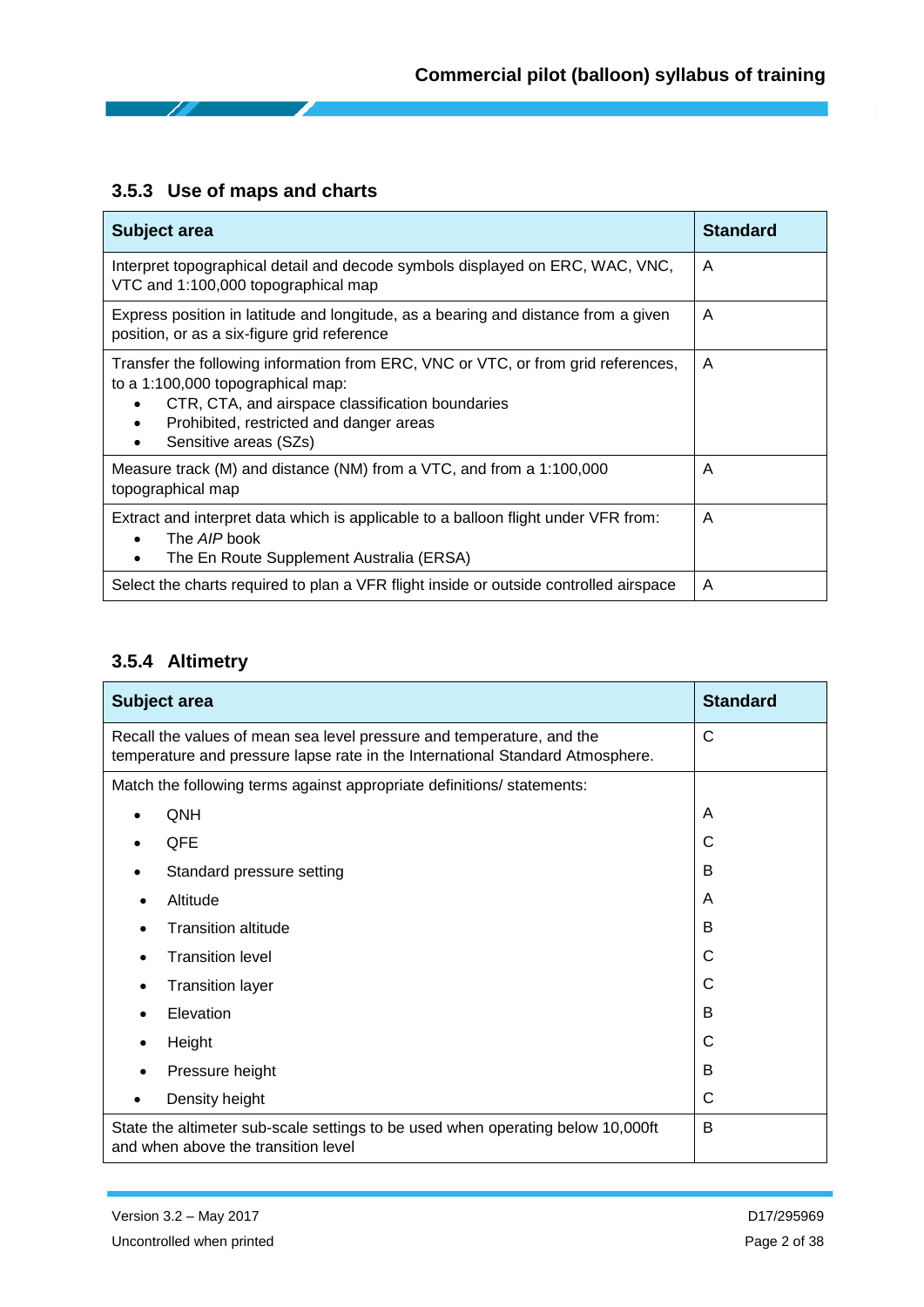# **Commercial pilot (balloon) syllabus of training**

| Subject area                                                                                                                                                                 | <b>Standard</b> |
|------------------------------------------------------------------------------------------------------------------------------------------------------------------------------|-----------------|
| Recall the tables of cruising levels under 10,000 ft given in the AIP, for flight under<br>the visual flight rules                                                           | C               |
| With reference to a topographical map, determine:<br>Altitude, given height AGL<br>Height AGL, given altitude                                                                | A               |
| Use an altimeter to determine elevation and pressure height                                                                                                                  | в               |
| Given ambient temperature and QNH, convert elevation to pressure height, by the<br>following methods:<br>Using a computer<br>Mathematically using<br>1 hPa deviation = 30 ft | B               |

## <span id="page-26-0"></span>**3.5.5 Navigation instruments**

Z

| <b>Subject area</b>                                                                         | <b>Standard</b> |
|---------------------------------------------------------------------------------------------|-----------------|
| Describe the effects of lag and barometric error on the reading of a sensitive<br>altimeter | C               |
| Identify items which may induce errors in a simple magnetic compass                         | C               |

# <span id="page-26-1"></span>**3.5.6 Pre-flight planning**

| Subject area                                                                                                                                                                                                                                                                                                                                    | <b>Standard</b> |
|-------------------------------------------------------------------------------------------------------------------------------------------------------------------------------------------------------------------------------------------------------------------------------------------------------------------------------------------------|-----------------|
| Given an area of operation:<br>List the weather services and flight planning information available to a pilot<br>Nominate the sources and method of obtaining this information<br>Nominate the applicable area forecasts and TAFs<br>٠<br>Explain the use of pibals before launch and during flight and the information<br>that can be obtained | A               |
| Given an area of operation, suitable charts, weather and operational information:<br>Plan a flight in accordance with the CAR 259 Permit and AIP and predict:<br>route (that is, track, intermediate landing points and destination)<br>approximate positions at specified time intervals along the route                                       | A               |
| Nominate:<br>cruising levels appropriate to other types of aircraft<br>the appropriate ATS unit(s) responsible for a given area                                                                                                                                                                                                                 | A<br>B          |
| Evaluate whether a flight will, or is likely to:<br>enter controlled airspace or a CTAF<br>enter prohibited, restricted or danger areas<br>pass within a specified distance of an aerodrome, CTAF or controlled<br>airspace                                                                                                                     | A               |
|                                                                                                                                                                                                                                                                                                                                                 |                 |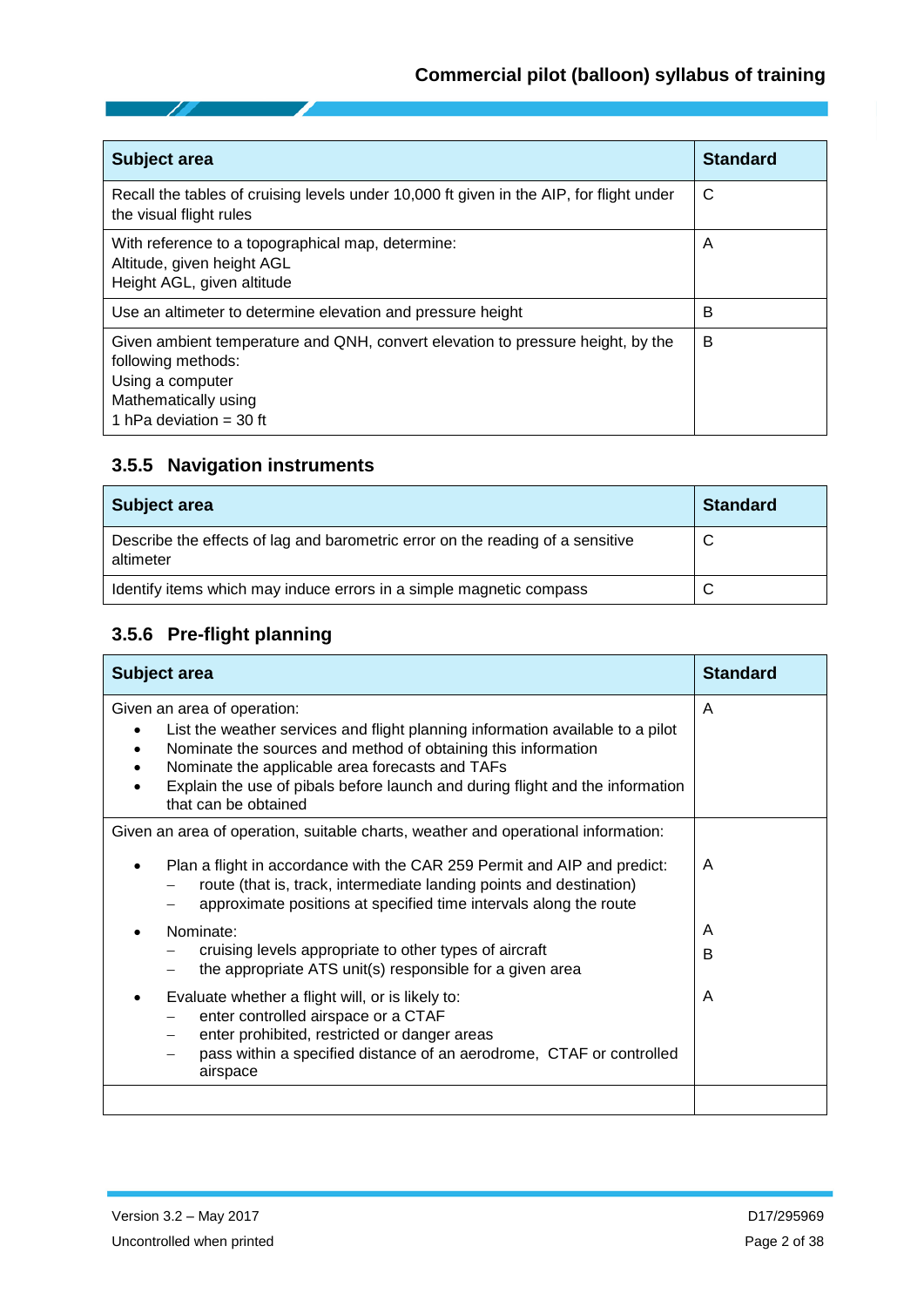# <span id="page-27-0"></span>**3.5.7 In flight navigation**

- Zi

| Subject area                                                                                                                                         | <b>Standard</b> |
|------------------------------------------------------------------------------------------------------------------------------------------------------|-----------------|
| Determine position by use of:<br><b>Position lines</b><br>$\bullet$<br>Topographical pin-points<br>$\bullet$                                         | A               |
| Determine the Track Made Good (TMG) between two given fixes                                                                                          | A               |
| Estimate or calculate Ground Speed (GS) using time and distance flown between<br>two fixes                                                           | в               |
| Use TMG and GS to predict the:<br>Time of arrival over a nominated position<br>$\bullet$<br>Position of the balloon at a nominated time<br>$\bullet$ | в               |

# <span id="page-27-1"></span>**3.5.8 Fundamentals**

| Subject area                                                                                                                                                                                                                                                          | <b>Standard</b> |
|-----------------------------------------------------------------------------------------------------------------------------------------------------------------------------------------------------------------------------------------------------------------------|-----------------|
| State the purpose of airworthiness certificates and certificates of registration                                                                                                                                                                                      | B               |
| With reference to the balloon log book, decide whether a balloon is serviceable for<br>a flight                                                                                                                                                                       | A               |
| State the responsibilities of a pilot-in-command with regard to:<br>Daily and post-assembly inspections<br>$\bullet$<br>Recording/reporting balloon defects<br>Making log-book entries after a flight                                                                 | A               |
| Determine the maintenance functions which may be performed by the pilot-in-<br>command of a balloon and use of aircraft components (CAR 42W, Schedule 8, AC<br>$131-1)$                                                                                               | B               |
| Explain the terms "major repair" and "time-in-service" with respect to a balloon.<br>Know who can make repairs. (CAR schedule 7, AC131-1)                                                                                                                             | B               |
| Given a commercial flight scenario, extract from CAOs, AIP and the Operator's<br>CAR 259 Permit, the items of equipment (including communications and<br>emergency equipment) required to be on board a balloon (CAO 20.11, 20.18<br>Appendix X, CAR 259 Permit; AIP) | A               |
| State the rules with respect to the display of lights at night by a balloon in tethered<br>and free-flight operations (CAO 40.2.2, ABF Ops manual)                                                                                                                    | B               |

# <span id="page-27-2"></span>**3.5.9 Operating requirements**

| Subject area                                                                                                                                                                                                               | <b>Standard</b> |
|----------------------------------------------------------------------------------------------------------------------------------------------------------------------------------------------------------------------------|-----------------|
| Extract from AIP, ERSA and the Operator's CAR 259 Permit, all items of<br>information relevant to commercial balloon operations. Know the passenger<br>restrictions for compartmentalised baskets (CAO 20.16.3 section 6A) | A               |
| Apply fuel requirements for a commercial balloon flight in accordance with a sample $\vert$ A<br>fuel policy which meets the requirements of CAR 234                                                                       |                 |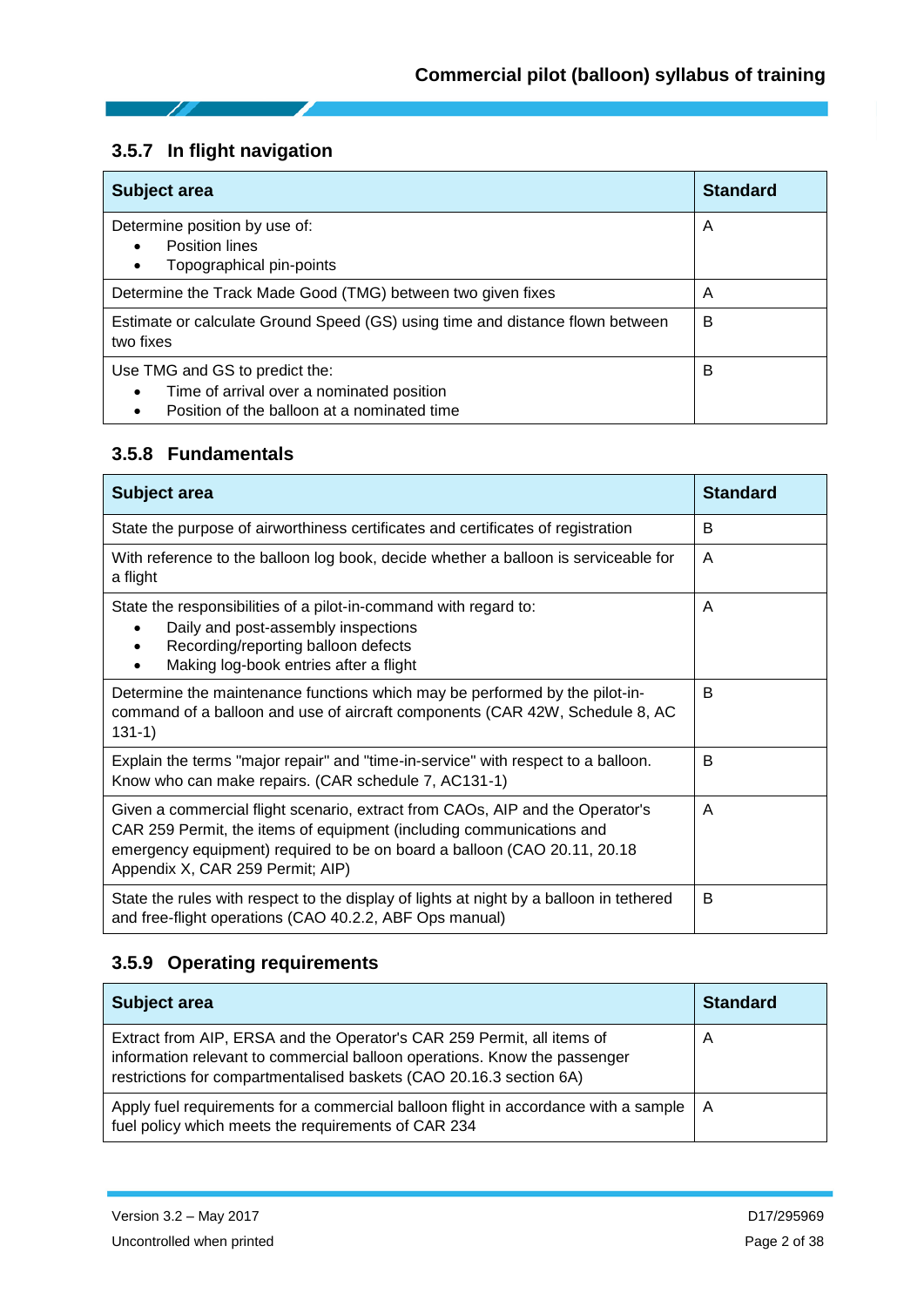| <b>Subject area</b>                                                                                                                                        | <b>Standard</b> |
|------------------------------------------------------------------------------------------------------------------------------------------------------------|-----------------|
| Determine whether a particular area is suitable for the launching and landing of a<br>balloon in accordance with the guidance to CAR 92 given in CAAP 92-3 | B               |

## <span id="page-28-0"></span>**3.5.10 Pressure height and density height**

| Subject area                                                                                                                                                                                              | <b>Standard</b> |
|-----------------------------------------------------------------------------------------------------------------------------------------------------------------------------------------------------------|-----------------|
| Recall and apply the characteristics of the International Standard Atmosphere<br>below 10,000 ft                                                                                                          | В               |
| State the relationship between elevation, QNH, pressure height, temperature and<br>density height, and recall the relationship of these to the lift capacity of a balloon                                 | A               |
| Describe how to use an altimeter to obtain:<br>Elevation of a location, given QNH<br>$\bullet$<br>Local ONH at a site whose elevation is known<br>$\bullet$<br>Pressure height of a location<br>$\bullet$ | В               |
| Calculate:<br>The pressure height of a location, knowing the QNH and its elevation                                                                                                                        | В               |

# <span id="page-28-1"></span>**3.5.11 Balloon performance**

| Subject area                                                                                                                                                 | <b>Standard</b> |
|--------------------------------------------------------------------------------------------------------------------------------------------------------------|-----------------|
| Use manufacturers' charts to determine the lift capacity, and hence permissible<br>loading, for a balloon under various conditions of temperature and height | A               |
| State the likely results of exceeding a balloon's flight manual limits of load, climb<br>and descent rates, and duration of valve operation                  | B               |
| Relate burner power and effectiveness to load, fuel composition (propane/butane<br>ratio), fuel temperature and envelope porosity                            | A               |
| State the effect on balloon fuel consumption of windshear, surface wind, load, fuel<br>pressure, flight profile and rain-in free and tethered operations     | A               |
| Calculate flight time endurance given fuel on board and fuel burn rate                                                                                       | A               |
| Describe the cause and effects of false lift and procedures for counteracting                                                                                | A               |
| Describe the causes for hard landings and the precautions to mitigate injury                                                                                 | A               |

# <span id="page-28-2"></span>**3.5.12 Properties of propane**

| Subject area                                                                   | <b>Standard</b> |
|--------------------------------------------------------------------------------|-----------------|
| Explain the properties of propane:                                             | $\overline{A}$  |
| Specific gravity in liquid and gaseous form                                    |                 |
| Effect of altitude on burner pressure<br>$\bullet$                             |                 |
| Effect of temperature on tank pressure and burner pressure<br>$\bullet$        |                 |
| Describe fuel quantity measurement with reference to a percentage fuel gauge   | A               |
| State the reason for, and the correct method of, heating or pressurising tanks | A               |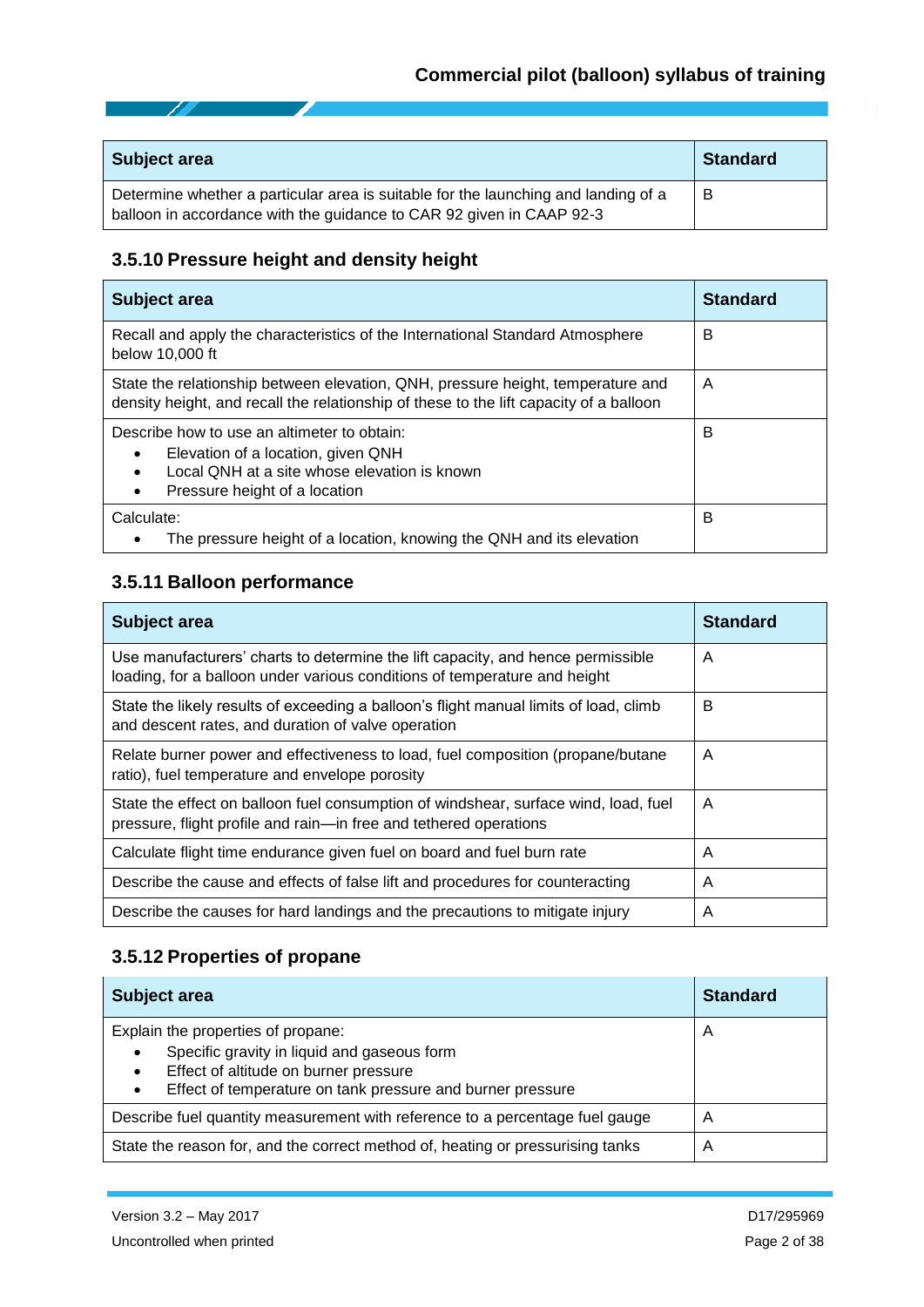| <b>Subject area</b>                                                                     | <b>Standard</b> |
|-----------------------------------------------------------------------------------------|-----------------|
| Explain what could cause and what to do to do in the event of a propane leak            | A               |
| State the correct method for filling fuel tanks and the possible effects of overfilling | A               |

# <span id="page-29-0"></span>**3.5.13 Burner and deflation systems**

| Subject area                                                                                                                                                                                                                                                                                                                                                                                                                                                               | <b>Standard</b> |
|----------------------------------------------------------------------------------------------------------------------------------------------------------------------------------------------------------------------------------------------------------------------------------------------------------------------------------------------------------------------------------------------------------------------------------------------------------------------------|-----------------|
| For fuel systems and burners:<br>nominate main components, describing the purpose of each component<br>$\bullet$<br>describe the safety features of the system<br>$\bullet$<br>state the principles of operating the system<br>$\bullet$<br>explain the care and maintenance of the system<br>$\bullet$<br>explain burner rating<br>$\bullet$<br>state the symptoms of fuel exhaustion and describe the use of an<br>$\bullet$<br>emergency (or back up) system, if fitted | A               |
| Explain balloon deflation systems and list the main advantages and disadvantages<br>of each system                                                                                                                                                                                                                                                                                                                                                                         | A               |
| State the actions to be taken in the event of a potential or actual powerline strike<br>State the methods for detection and avoidance of powerlines                                                                                                                                                                                                                                                                                                                        | A               |

# <span id="page-29-1"></span>**3.5.14 Flight preparation and planning**

| Subject area                                                                                                                               | <b>Standard</b> |
|--------------------------------------------------------------------------------------------------------------------------------------------|-----------------|
| State the kinds of pre-flight information available to a pilot for flight planning, and<br>describe how to obtain each type of information | A               |
| State the operations for which it is necessary to obtain weather and pre-flight<br>briefing (CAR 120, 239, AIP, CAR 259 Permit)            | A               |
| State the means for submitting flight details by:<br>A flight note held by the retrieve crew<br>$\bullet$<br><b>NAIPS</b><br>$\bullet$     | A               |
| State the important elements of a pre-flight and pre-landing passenger briefing                                                            | A               |

## <span id="page-29-2"></span>**3.5.15 Aviation weather services**

| Subject area                                                                                                                                                                                                           | <b>Standard</b> |
|------------------------------------------------------------------------------------------------------------------------------------------------------------------------------------------------------------------------|-----------------|
| List the types of weather services available to a pilot for flight below 10,000 ft and<br>state the:<br>Purpose and ingredients of each service<br>$\bullet$<br>Method by which it is provided to a pilot<br>$\bullet$ | В               |
| State the operations for which it is necessary to obtain weather and pre-flight<br>briefing (CAR 120, AIP, CAR 259 Permit)                                                                                             | A               |
| Decode information contained in a TAF, METAR and SPECI and understand the                                                                                                                                              | A               |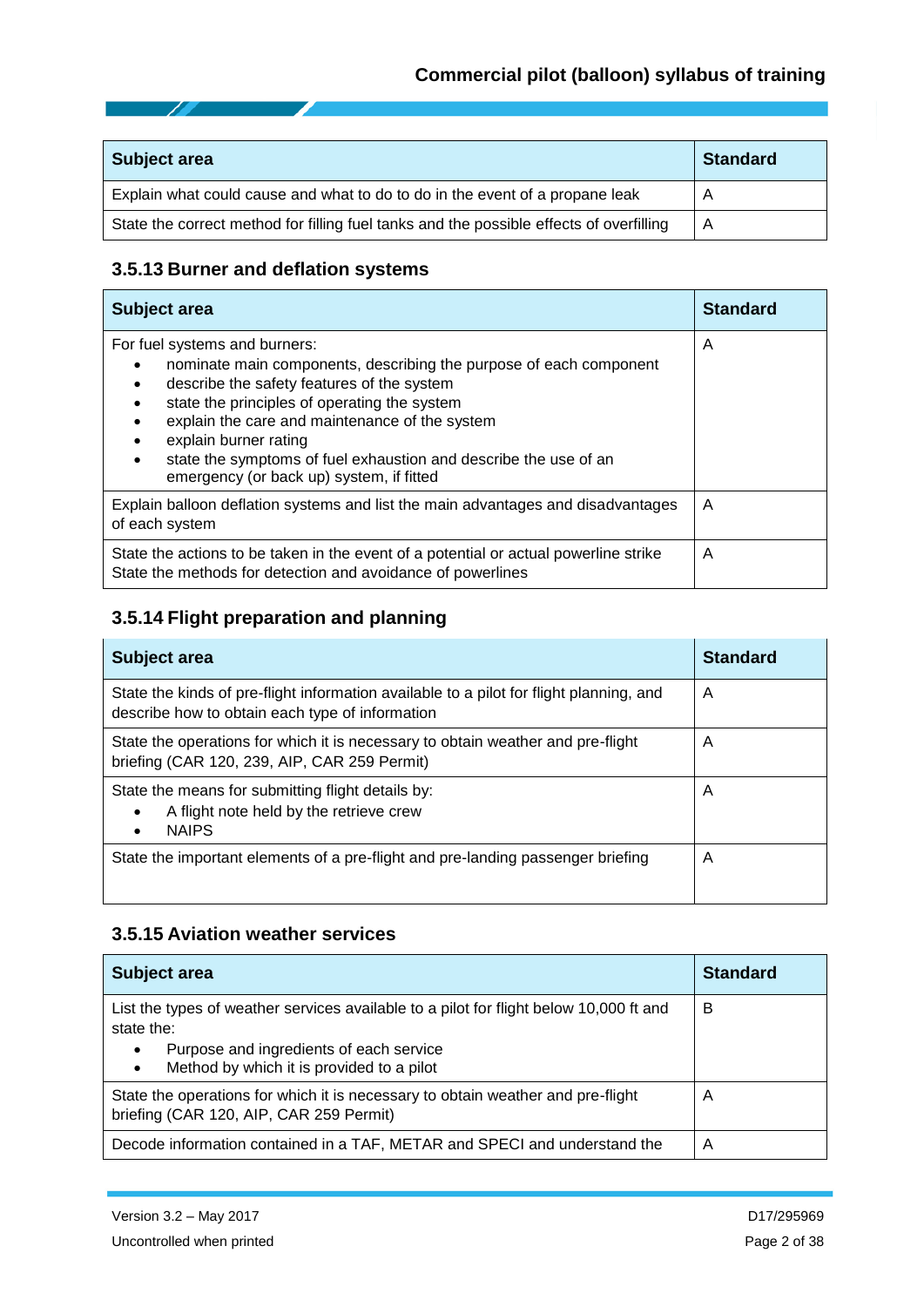# **Commercial pilot (balloon) syllabus of training**

| <b>Subject area</b>                                                                                                                                                                                 | <b>Standard</b> |
|-----------------------------------------------------------------------------------------------------------------------------------------------------------------------------------------------------|-----------------|
| contents of an ARFOR                                                                                                                                                                                |                 |
| Analyse weather information applicable to a flight and:<br>Assess likely changes in weather during the flight<br>$\bullet$<br>List any phenomena which may adversely affect the flight<br>$\bullet$ | A               |

# <span id="page-30-0"></span>**3.5.16 Aviation meteorology**

Z

| Subject area                                                                                                                                                                                                                                                                                                                                                                                                                                                                                                                                                                                                                                                                                                                                                                                                                                                                                                     | <b>Standard</b> |
|------------------------------------------------------------------------------------------------------------------------------------------------------------------------------------------------------------------------------------------------------------------------------------------------------------------------------------------------------------------------------------------------------------------------------------------------------------------------------------------------------------------------------------------------------------------------------------------------------------------------------------------------------------------------------------------------------------------------------------------------------------------------------------------------------------------------------------------------------------------------------------------------------------------|-----------------|
| Describe the following terms:<br>Isobar, isotherm, pressure gradient<br>Temperature inversion, lapse rates<br>$\bullet$<br>Atmospheric stability/instability<br>Relative humidity, dewpoint<br>Surface and gradient winds<br>Cold, warm and occluded fronts<br>Wind shear<br>Microburst                                                                                                                                                                                                                                                                                                                                                                                                                                                                                                                                                                                                                          | Α               |
| On a mean sea level synoptic chart, as supplied by the Australian Bureau of<br>Meteorology, identify:<br>High and low pressure systems<br>Warm and cold fronts<br>A trough, a ridge, a col<br>A tropical revolving storm<br>Wind speed and direction.<br>Describe weather characteristics associated with items (a) to (d) above                                                                                                                                                                                                                                                                                                                                                                                                                                                                                                                                                                                 | A               |
| For clouds:<br>Identify and classify cloud types<br>State the standard abbreviation for each type<br>Describe the weather conditions associated with each type                                                                                                                                                                                                                                                                                                                                                                                                                                                                                                                                                                                                                                                                                                                                                   | В               |
| With respect to the phenomena listed in (a) to (j) below:<br>$\bullet$<br>thermals, turbulence and dust devils<br>$\equiv$<br>wind gradient and wind shear<br>—<br>anabatic, katabatic, mountain and valley winds, drainage flow<br>—<br>orographic lift, curl over, mountain waves<br>$\qquad \qquad -$<br>land and sea breezes<br>$\overline{\phantom{m}}$<br>inversion and fog<br>$\qquad \qquad -$<br>thunderstorms<br>$\qquad \qquad -$<br>downdrafts associated with terrain/cloud<br>$\qquad \qquad -$<br>diurnal variation of temperature and surface wind<br>$\qquad \qquad -$<br>atmospheric stability and instability<br>$\qquad \qquad -$<br>State the conditions favourable for their development<br>Recognise signs which may indicate their presence<br>Describe their effect on balloon flight characteristics<br>If applicable, state the action required to minimise their effect on a balloon | A               |
| Match the following wind speed descriptions with appropriate recognition signs:<br>Calm<br>kt<br>0<br>Light air<br>$1 - 3$<br>kt                                                                                                                                                                                                                                                                                                                                                                                                                                                                                                                                                                                                                                                                                                                                                                                 | B               |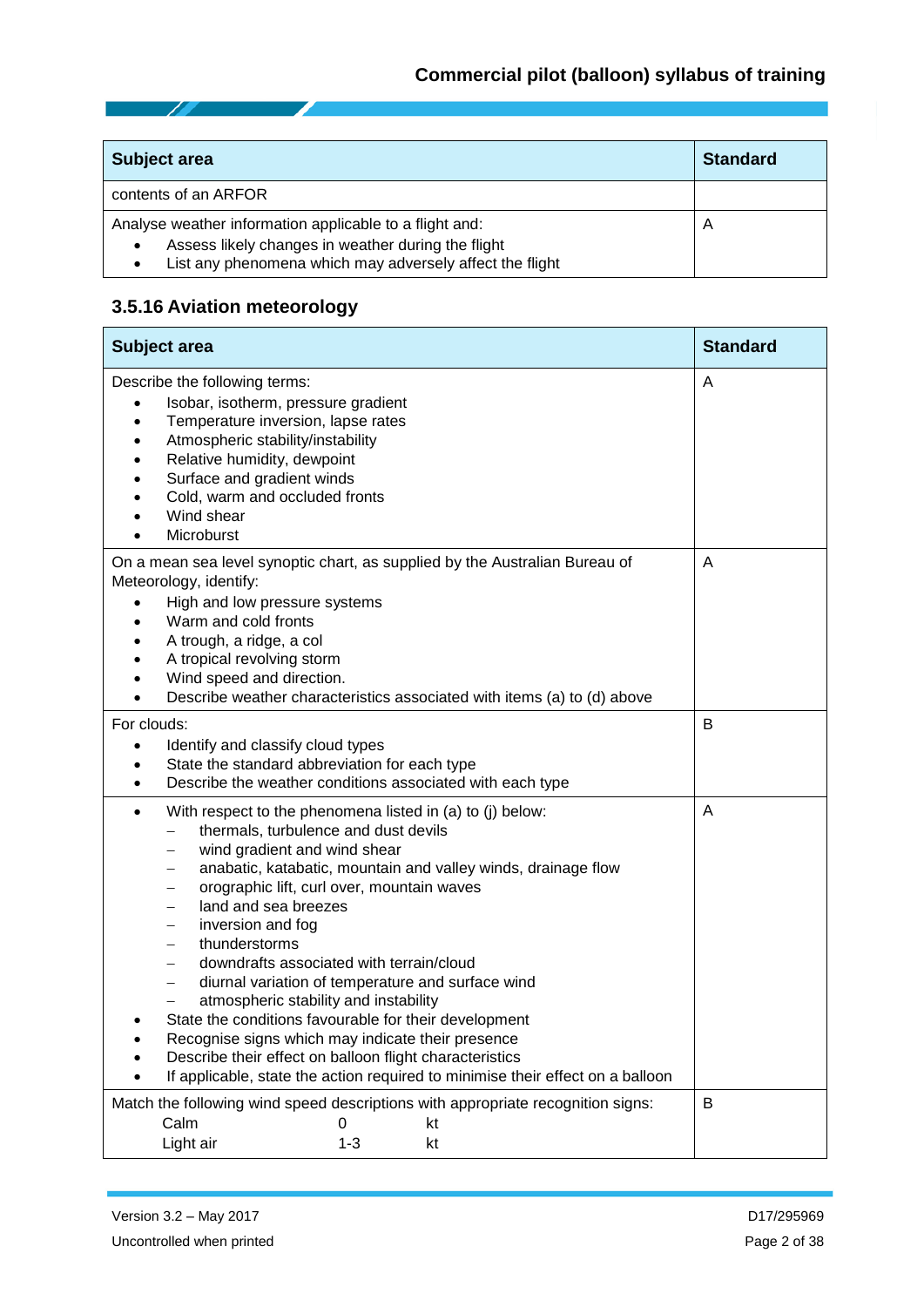# **Commercial pilot (balloon) syllabus of training**

| Subject area                             |           |    | <b>Standard</b> |
|------------------------------------------|-----------|----|-----------------|
| Light breeze                             | 4-6       | kt |                 |
| Gentle breeze                            | $7 - 10$  | kt |                 |
| Moderate breeze                          | $11 - 16$ | kt |                 |
| Fresh breeze                             | 17-21     | kt |                 |
| (Reference Manual of Meteorology Part 1) |           |    |                 |

# <span id="page-31-0"></span>**3.6 Human performance and limitations**

## <span id="page-31-1"></span>**3.6.1 Health and Fitness**

| Subject area                                                                                                                                                                                                                                                                                                                                                           | <b>Standard</b> |
|------------------------------------------------------------------------------------------------------------------------------------------------------------------------------------------------------------------------------------------------------------------------------------------------------------------------------------------------------------------------|-----------------|
| Explain the:<br>Reasons for, and the frequency of, physical examinations and state that a<br>٠<br>CASA network of Designated Aviation Medical Examiners exists<br>Process of obtaining a medical examination<br>٠<br>Role of CASA with regard to medical fitness and that only those conditions<br>$\bullet$<br>which present a flight safety hazard are disqualifying | $\overline{A}$  |

### **Alcohol**

| <b>Subject area</b>                                                                                                                                                                                                                                                                     | <b>Standard</b> |
|-----------------------------------------------------------------------------------------------------------------------------------------------------------------------------------------------------------------------------------------------------------------------------------------|-----------------|
| Explain how alcohol is absorbed and excreted.                                                                                                                                                                                                                                           | A               |
| State the factors that affect the elimination of alcohol from the body and describe<br>the effects of illicit drugs and alcohol on proficiency, for example:<br>Judgement, comprehension, attention to detail<br>$\bullet$<br>The senses, co-ordination and reaction times<br>$\bullet$ |                 |

## **Drugs**

| <b>Subject area</b>                                                                                                | <b>Standard</b> |
|--------------------------------------------------------------------------------------------------------------------|-----------------|
| Identify the undesirable effects of over the counter and prescription drugs. In<br>particular the side effects of: | A               |
| Aspirin, antihistamines, nasal decongestants<br>Amphetamines, tranquillisers, sedatives, antibiotics               |                 |

#### **Blood donations**

| <b>Subject area</b>                                                                                                             | <b>Standard</b> |
|---------------------------------------------------------------------------------------------------------------------------------|-----------------|
| State the effects on flying after giving a blood donation.                                                                      | A               |
| State the recommended period between giving blood and the next flight and know<br>that this period can vary between individuals |                 |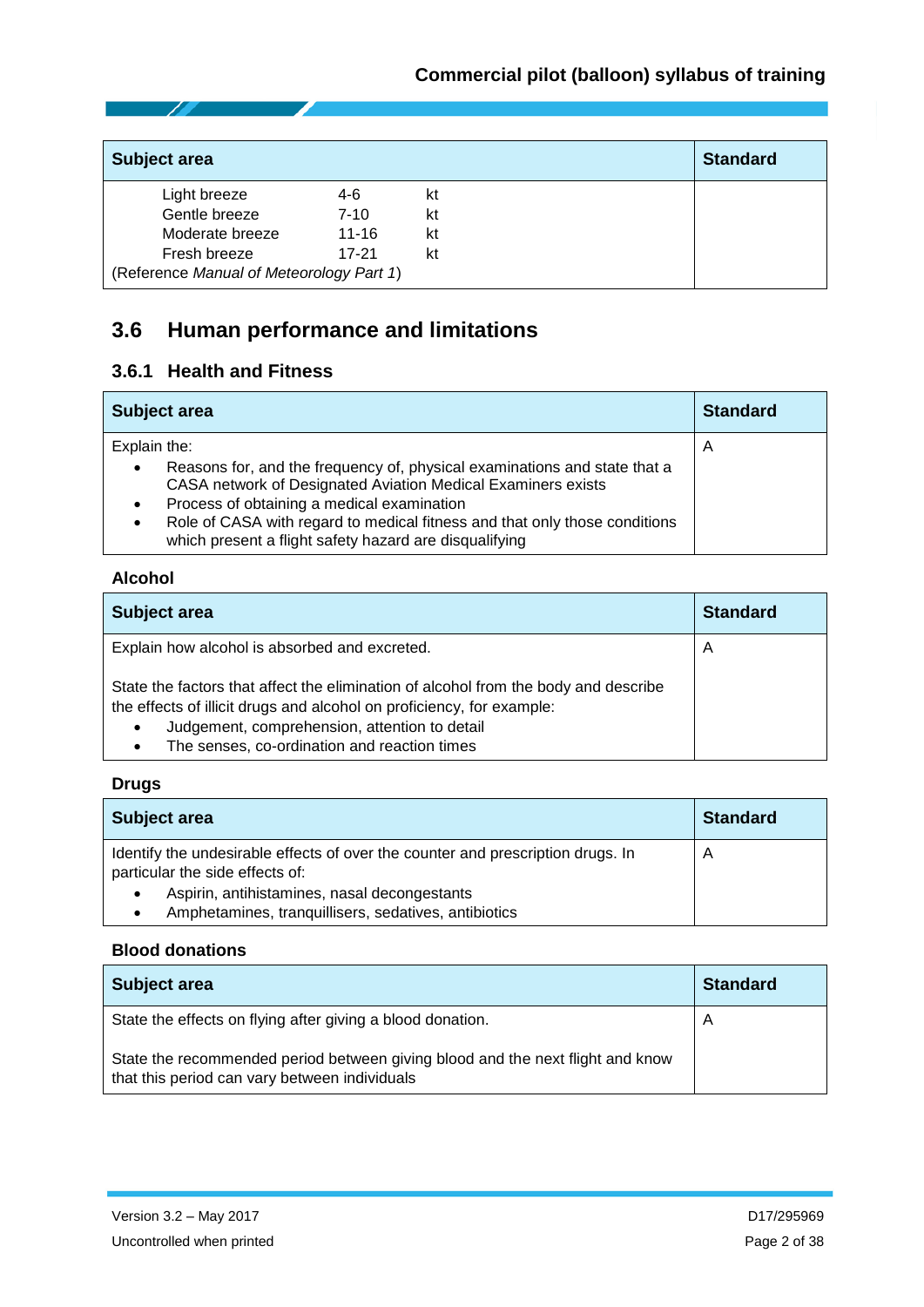## **Hyperventilation**

Z

| <b>Subject area</b>                           | <b>Standard</b> |
|-----------------------------------------------|-----------------|
| Identify and manage hyperventilation.         | B               |
| State what hyperventilation is and its causes |                 |

## **Atmospheric Pressure Change**

| Subject area                                                                                                                                           | <b>Standard</b> |
|--------------------------------------------------------------------------------------------------------------------------------------------------------|-----------------|
| Trapped gases:                                                                                                                                         | в               |
| Know the effect of changes in pressure on gases trapped in the body<br>$\bullet$<br>cavities                                                           |                 |
| Describe the effect on normal bodily function<br>$\bullet$                                                                                             |                 |
| State the measures for prevention and treatment.<br>$\bullet$                                                                                          |                 |
| Explain the effects of flying after a period of underwater diving and state the<br>precautions to be taken if intending to fly after underwater diving |                 |

## **Basic Knowledge of the Anatomy of the Ear**

| Subject area                                                                                                                                           | <b>Standard</b> |
|--------------------------------------------------------------------------------------------------------------------------------------------------------|-----------------|
| Explain the ears' function in receiving sound transmissions                                                                                            | в               |
| Explain the purpose of the Eustachian tube and effects of atmospheric pressure<br>changes                                                              | в               |
| State the effect of noise exposure on:<br>Hearing loss-long and short term<br>$\bullet$<br>Speech intelligibility<br>$\bullet$<br>Fatigue<br>$\bullet$ | в               |
| State the recommended methods of hearing protection                                                                                                    | в               |

## **Vision, Spatial Disorientation, Illusions**

| Subject area                                                                                                                                                                                                                                                                              | <b>Standard</b> |
|-------------------------------------------------------------------------------------------------------------------------------------------------------------------------------------------------------------------------------------------------------------------------------------------|-----------------|
| Have a basic knowledge of the anatomy of the eye and its function during the day<br>and at night                                                                                                                                                                                          | в               |
| List the factors which affect night vision and identify methods of "dark adaptation"                                                                                                                                                                                                      | C               |
| Explain the limitations of the eye with respect to:<br>The ability to discern objects during flight, for example, other aircraft,<br>transmission lines<br>Glare<br>$\bullet$<br>Colour vision in aviation<br>Common visual problems, such as, myopia, hyperopia, astigmatism, presbyopia |                 |
| Explain of the importance of:<br>Seeking experienced professional advice for spectacles prescription<br>٠<br>Selecting suitable sunglasses                                                                                                                                                | A               |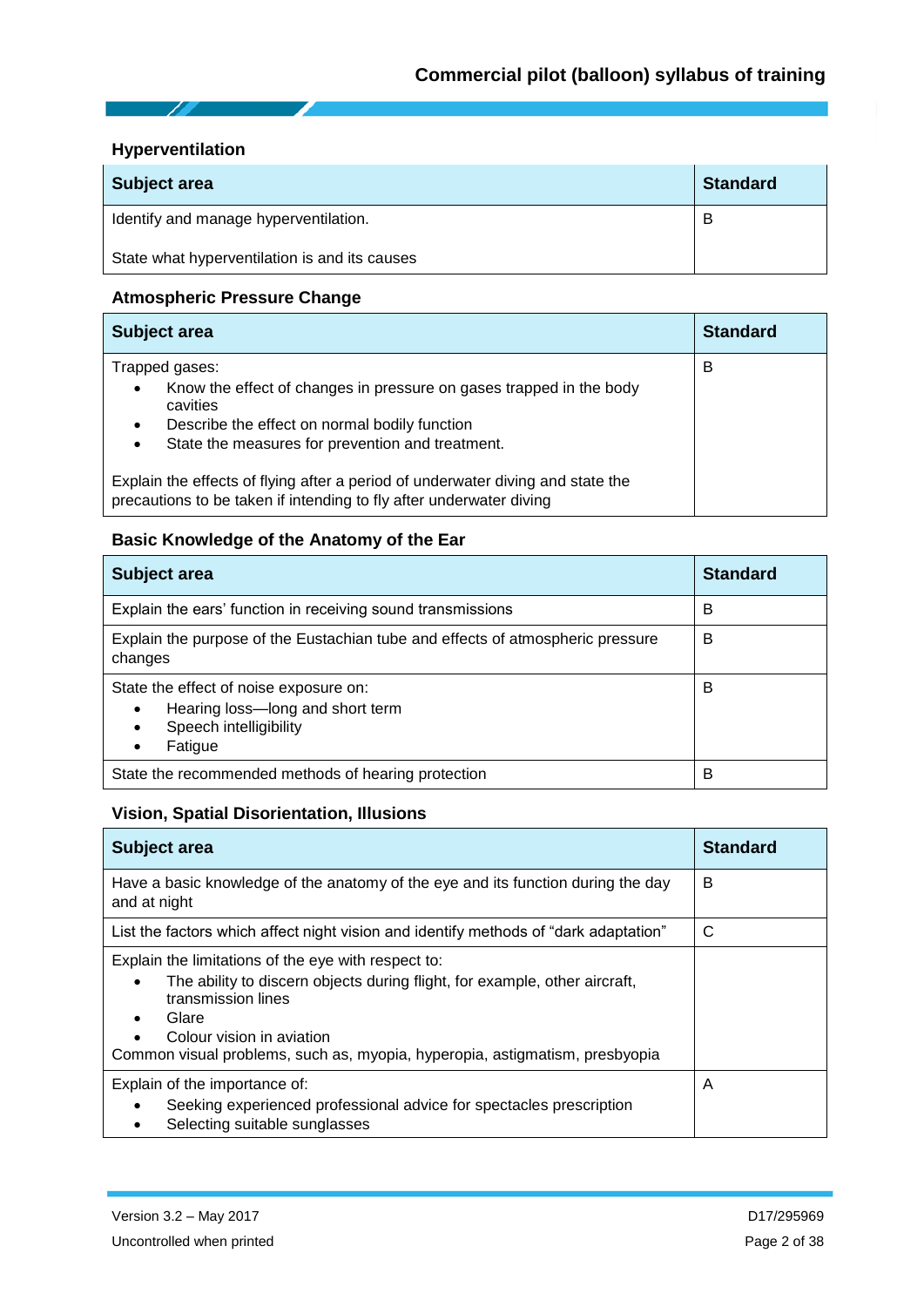# **Commercial pilot (balloon) syllabus of training**

| Subject area                                                                                                                                                                                                                                                                                                                                                                     | <b>Standard</b>  |
|----------------------------------------------------------------------------------------------------------------------------------------------------------------------------------------------------------------------------------------------------------------------------------------------------------------------------------------------------------------------------------|------------------|
| Explain the factors which are conductive to mid-air collisions. Describe and<br>$\bullet$<br>practice techniques for visual "scanning"                                                                                                                                                                                                                                           | С                |
| Explain the term "disorientation"                                                                                                                                                                                                                                                                                                                                                | A                |
| Explain the sensory systems involved in maintaining body equilibrium, for example,<br>that equilibrium is normally maintained by use of the eyes, inner ear and<br>proprioceptive system ("seat of the pants")                                                                                                                                                                   | B                |
| Explain that these mechanisms were developed for use by land based mammals<br>and do not provide reliable information under all conditions of flight                                                                                                                                                                                                                             | C                |
| Explain:<br>When sensory illusions usually occur-external visual clues are poor or<br>ambiguous and that they are predictable<br>The factors that may make a person susceptible to disorientation<br>How to overcome sensory illusions                                                                                                                                           | A                |
| List which illusions may result from the following flight factors:<br>Depth perception, for example<br>$\bullet$<br>flying over water, snow, desert and other featureless terrain<br>effects of fog, haze, dust<br>Landing illusions<br>approach angles-steep, shallow<br>slope of terrain under approach path<br>when approaching over water<br>Relative motion between objects | B<br>A<br>B<br>B |
|                                                                                                                                                                                                                                                                                                                                                                                  | A                |

## <span id="page-33-0"></span>**3.6.2 Basic health**

- 74

| Subject area                                                                                                                                                                                                                                                                                                                                                                                                                                                                                                           | <b>Standard</b> |
|------------------------------------------------------------------------------------------------------------------------------------------------------------------------------------------------------------------------------------------------------------------------------------------------------------------------------------------------------------------------------------------------------------------------------------------------------------------------------------------------------------------------|-----------------|
| Explain the effects and importance on pilot performance of the following factors:<br>Diet, exercise<br>Coronary risk factors—smoking, cholesterol, obesity, hereditary factors<br>٠<br>Upper respiratory tract infection, for example, colds, hay fever, congestion<br>of air passages and sinuses<br>Food poisoning and other digestive problems<br>Headaches and migraines<br>Pregnancy<br>when to stop flying<br>Injuries<br>Ageing<br>Alcohol and smoking<br>Dehydration<br>Emotional anxiety, depression and fear | A               |
| Recall that a pilot is not to fly when on any medication unless a medical clearance<br>from a Designated Aviation Medical Examiner (DAME) has been obtained                                                                                                                                                                                                                                                                                                                                                            | A               |
| Explain the responsibilities of pilots with regard to being medically fit for flight                                                                                                                                                                                                                                                                                                                                                                                                                                   | A               |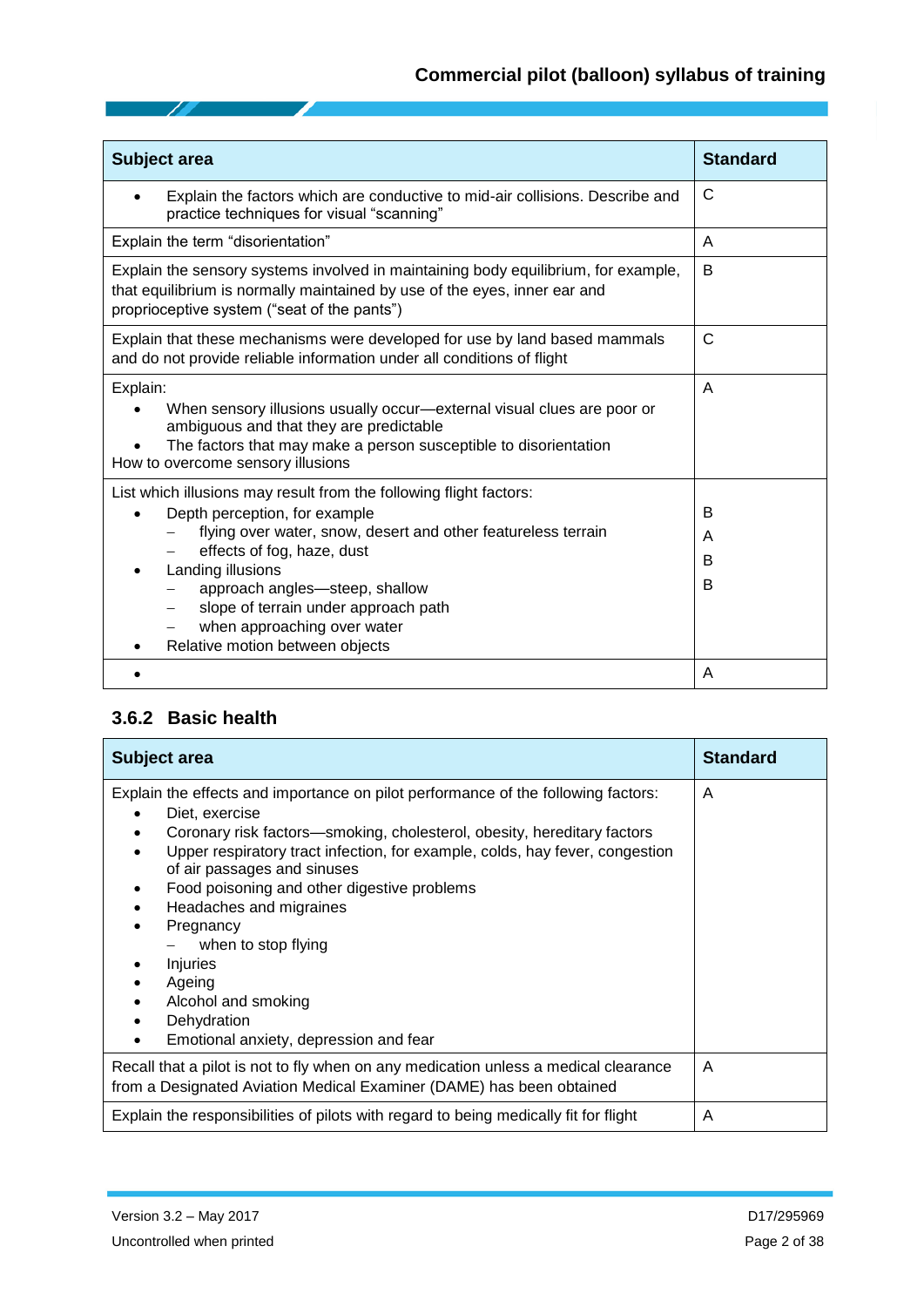## <span id="page-34-0"></span>**3.6.3 Reserved**

Ζ

## <span id="page-34-1"></span>**3.6.4 The atmosphere and associated problems**

| Subject area                                                                                                                                                      | <b>Standard</b> |
|-------------------------------------------------------------------------------------------------------------------------------------------------------------------|-----------------|
| Explain the variation of temperature and pressure with altitude.                                                                                                  | A               |
| Explain the basic concepts of the circulatory and respiratory systems in terms of the $\mathcal C$<br>distribution of oxygen and the excretion of carbon dioxide. |                 |
| Describe what is meant by the partial pressure of oxygen                                                                                                          | C               |

# <span id="page-34-2"></span>**3.6.5 Hypoxia**

| Subject area                                                                                                                                                                                                                                                                                                                                                                                 | <b>Standard</b> |
|----------------------------------------------------------------------------------------------------------------------------------------------------------------------------------------------------------------------------------------------------------------------------------------------------------------------------------------------------------------------------------------------|-----------------|
| List the causes of hypoxia and recognise the symptoms of hypoxia particularly:<br>Its effect on vision<br>$\bullet$<br>The dangers of behavioural changes, for example, lack of self-criticism,<br>$\bullet$<br>over-confidence and a false sense of security.<br>State that the symptoms are difficult to detect in healthy individuals and can<br>develop much faster at higher altitudes. | С               |
| List factors which may increase a person's susceptibility to hypoxia.                                                                                                                                                                                                                                                                                                                        |                 |
| List methods of combating various forms of hypoxia                                                                                                                                                                                                                                                                                                                                           |                 |

## <span id="page-34-3"></span>**3.6.6 Human factors considerations**

| <b>Subject area</b>                                                                                                                                                                                                                                                                                                                                                                                                                                                                                                                                                                                                                          | <b>Standard</b> |
|----------------------------------------------------------------------------------------------------------------------------------------------------------------------------------------------------------------------------------------------------------------------------------------------------------------------------------------------------------------------------------------------------------------------------------------------------------------------------------------------------------------------------------------------------------------------------------------------------------------------------------------------|-----------------|
| Explain the basic concepts of information processing and decision making<br>including:<br>How sensory information is used to form mental images<br>The influence of the following on the decision making process:<br>personality traits, for example, introvert or extrovert<br>$\bullet$<br>pride, peer pressure, employer pressure<br>$\bullet$<br>the desire to get the task done<br>$\bullet$<br>anxiety, over-confidence, boredom, complacency<br>types of memory-long and short term<br>$\bullet$<br>memory limitations<br>$\bullet$<br>aides memoire, rules of thumb<br>$\bullet$<br>work load/overload<br>skill experience, currency | B               |
| Discuss the general concepts behind decision making and the methods of<br>enhancing decision making skills                                                                                                                                                                                                                                                                                                                                                                                                                                                                                                                                   | B               |

#### **Concepts of stress**

| Subject area | <b>Standard</b> |
|--------------|-----------------|
|--------------|-----------------|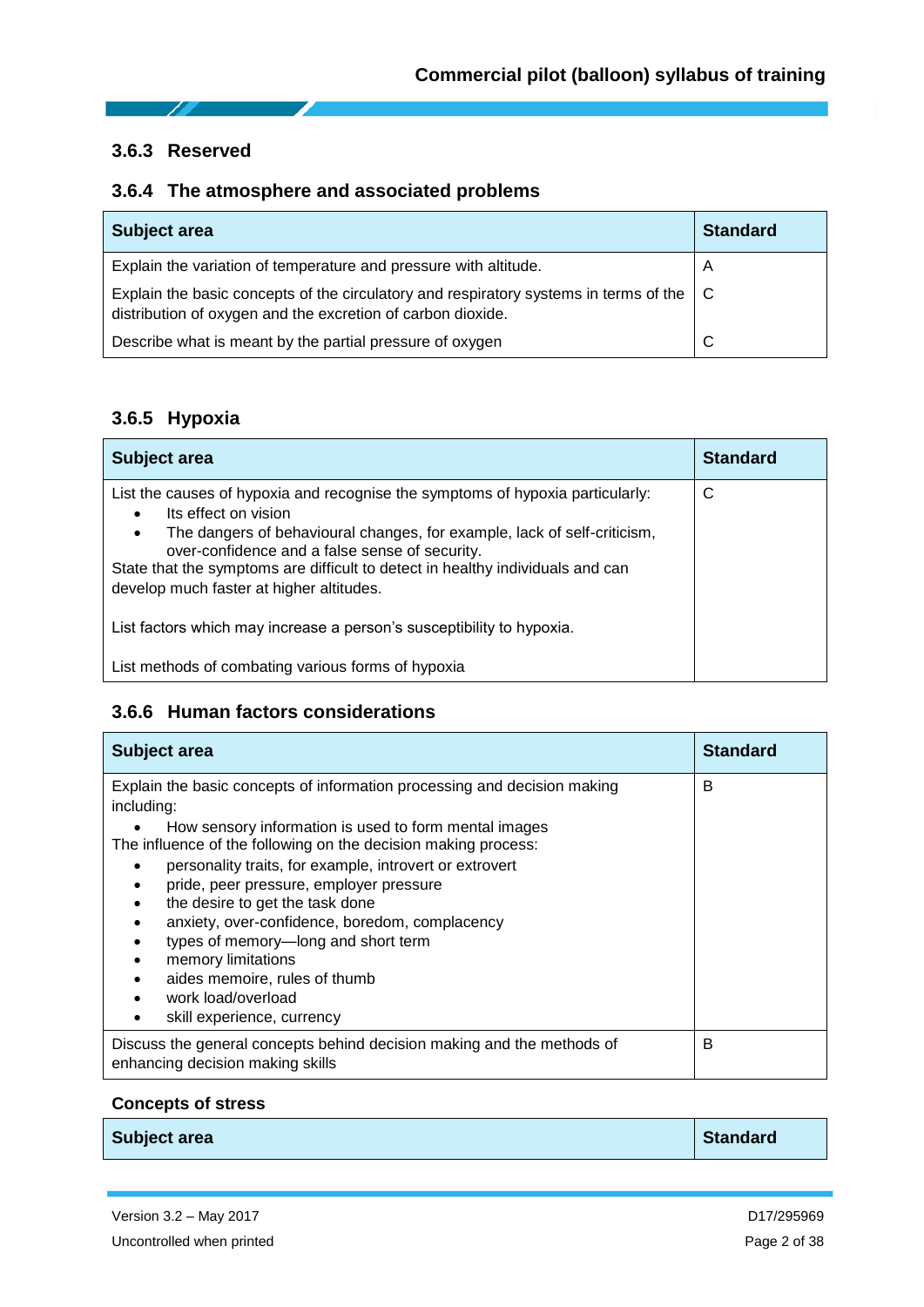| <b>Subject area</b>                                                                                                                                                                                                                                                                     | <b>Standard</b> |
|-----------------------------------------------------------------------------------------------------------------------------------------------------------------------------------------------------------------------------------------------------------------------------------------|-----------------|
| Explain:<br>The interaction between stress and arousal and the effects of short and<br>long term stress on pilot performance and health<br>The symptoms, causes and effects of environmental stress<br>$\bullet$<br>working in an excessively hot, cold, vibrating or noisy environment | В               |
| The symptoms and effects of domestic and work related stress<br>The effects of stress on performance<br>The principles of stress management, for example:<br>cognitive/behavioural techniques<br>relaxation<br>time management                                                          |                 |

## **Concepts of fatigue**

| <b>Subject area</b>                                                      | <b>Standard</b> |
|--------------------------------------------------------------------------|-----------------|
| Identify causes of fatigue and describe its effect on pilot performance. | A               |
| Differentiate between acute and chronic fatigue.                         |                 |
| Discuss coping strategies, for example:                                  |                 |
| Sleep management<br>$\bullet$                                            |                 |
| Relaxation<br>$\bullet$                                                  |                 |
| Fitness and diet                                                         |                 |

# **Basic principles of crew co-ordination**

| Subject area                                                                                                                                                                                               | <b>Standard</b> |
|------------------------------------------------------------------------------------------------------------------------------------------------------------------------------------------------------------|-----------------|
| Discuss factors which influence verbal and non-verbal communication between<br>crew, such as:<br>Barriers to communication<br>$\bullet$<br>Listening skills<br>$\bullet$<br>Assertion skills.<br>$\bullet$ | C               |
| Discuss factors which affect the decision making process, such as:<br>Communication attitude<br>$\bullet$<br>Personality<br>$\bullet$<br>Judgement<br>$\bullet$<br>Leadership style.<br>$\bullet$          |                 |
| Review ballooning accidents which resulted from poor crew co-ordination                                                                                                                                    |                 |

## <span id="page-35-0"></span>**3.6.7 Principles of first aid and survival**

| <b>Subject area</b>                                                                                                                                                                               | <b>Standard</b> |
|---------------------------------------------------------------------------------------------------------------------------------------------------------------------------------------------------|-----------------|
| The student should be aware of the first aid and survival information contained in<br>ERSA and preferably be exposed to practical instruction in the terms of first aid<br>given in this document | B               |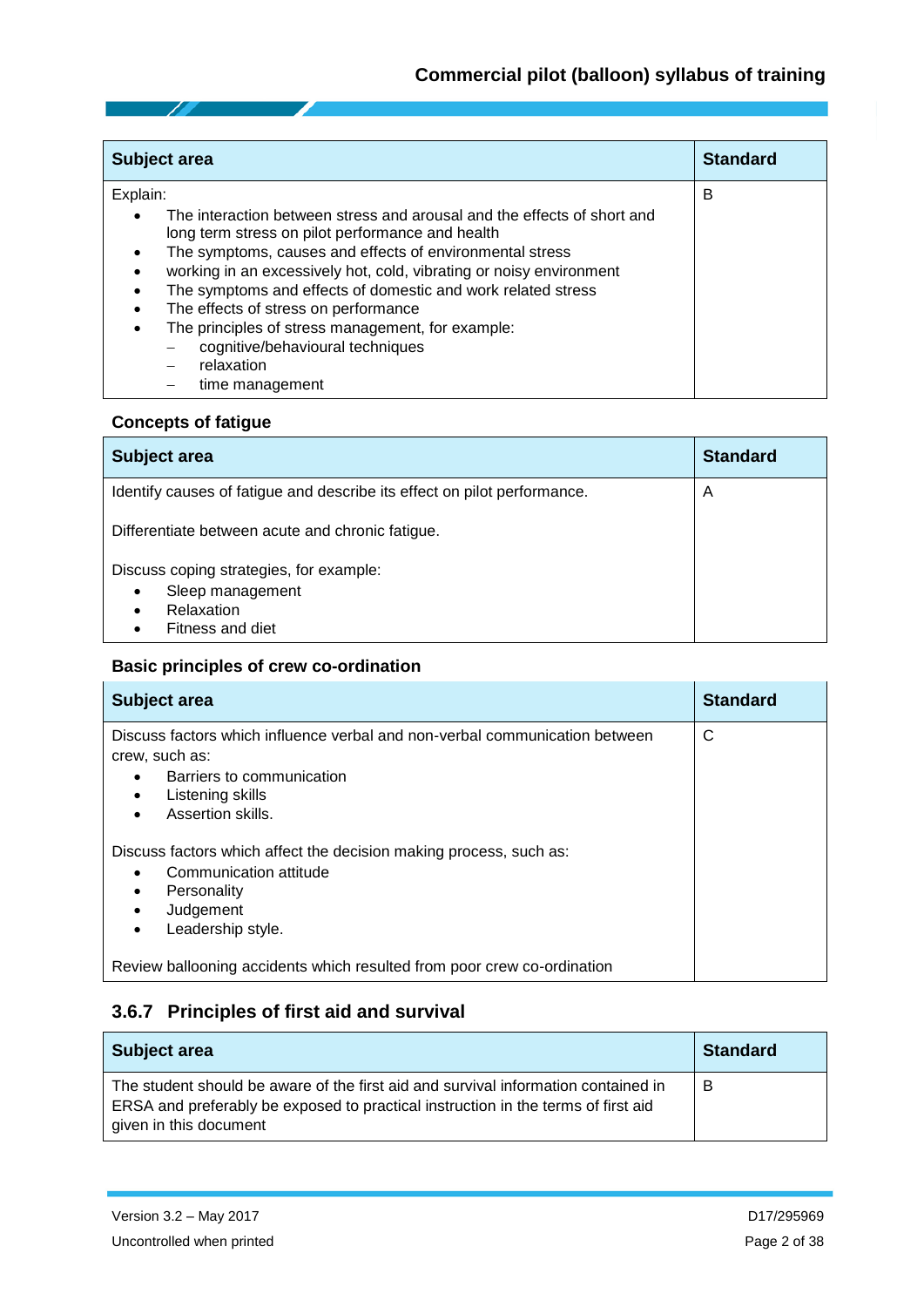#### **Study guides**

CASA publication Safety Behaviours: Human Factors for Pilots.

# <span id="page-36-0"></span>**3.7 Recommended pre-study**

### <span id="page-36-1"></span>**3.7.1 Background**

Knowledge of basic mathematics and physics is necessary to meet the aeronautical knowledge objectives in this syllabus.

#### **Mathematics**

The requirement is to solve problems using:

- basic arithmetic
- simple fractions
- percentages
- averages
- ratio and proportion
- direct and inverse proportion
- representative fractions (map scales)

#### **Physics**

The requirement is to:

- Solve problems relating to time, speed (velocity) and distance D=SxT
- Define velocity, acceleration, weight, mass, force, momentum, static equilibrium, density, specific gravity, and pressure.
- Knowledge of aerostatics

### <span id="page-36-2"></span>**3.7.2 Study Material for CP(B)L**

#### **Civil Aviation Regulations**

- CASRs:
	- CASRs 21,31,39,99
- CARs especially:
	- CAR 2—definitions: especially 2(7) and 2(7A) def. private etc flights
	- CARs 41, 42A, 42E, 42ZC, 43A & 43B (aircraft log book), 50A
	- $-$  Part 5 Div 1, 2 and 11
	- $-$  CAR 92
	- CARs, 99AA, 99A
	- CARs, 140, 143, 144, 145, 146, 150, 156, 159, 159A, 159B
	- Part 12 Div 1,2,3
	- Part 13